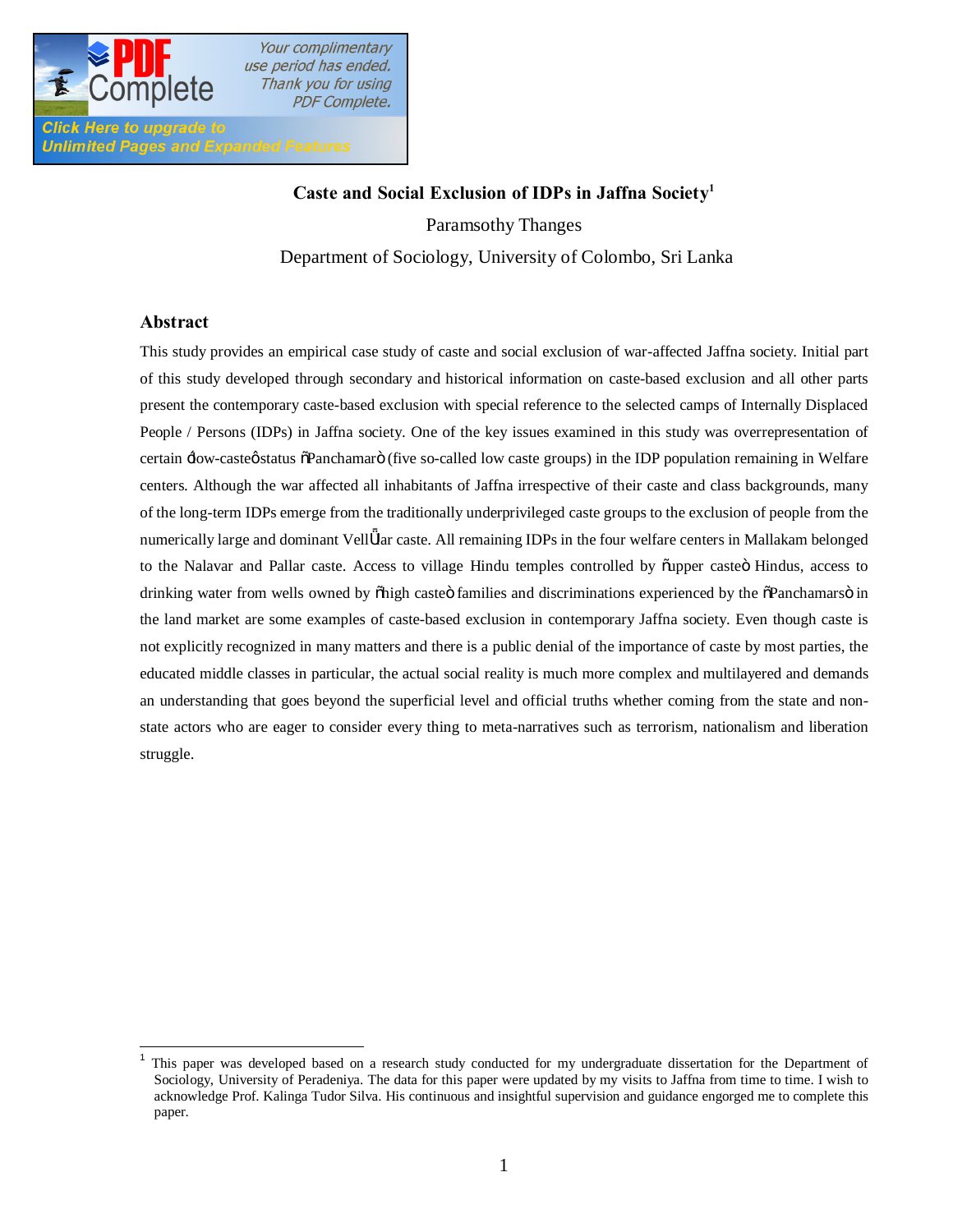

Click Here to upgrade to

Your complimentary use period has ended. Thank you for using **PDF Complete.** 

**Unlimited Pages and Expanded Features** 

#### **Background**

Social exclusion and discrimination due to caste in contemporary Jaffna society is much more subtle than earlier forms of social exclusion and discrimination. At the same time, the present social exclusion of Internally Displaced People / Persons (IDPs) due to caste is not an entirely new phenomenon. They come from the early roots of caste consciousness and take new formation within entirely different social contexts. Social exclusion and discrimination based on caste takes place according to new social settings of war-affected Jaffna society. The rigid hierarchical order of caste system (re)produces or (re)constructs social divisions, exclusions and discriminations in a society that has been struggling for political freedom against the Sinhala dominant state. In fact, certain practices of social exclusion, which can be imagined as part of a traditional framework of increasing irrelevance in the circumstances of conflict, are actually produced in such circumstances. This shows that cultural practices of caste have been more or less continuous in Jaffna society despite recent social disruption. It is academically important to analyze that even though a society like Jaffna has suffered several historical painful experiences of conflict and violence as a result of external forces, it is also internally divided, fractured by discrimination and exclusion on the basis of caste and various other factors such as class, gender, region and so on. In many cases, the continuity of divisions and the maintenance of discriminatory attitudes within a society can be understood as an inevitable part of cultural processes leading to the differentiation of group identities or desire to distinguish themselves from others. If that is the case, there is no point trying to understand the social exclusion and discrimination of a society. Social exclusion and discrimination arises because one group in a society becomes disadvantaged due to its socio-cultural practice o. This leads to another type of academic and research interest: focusing on the social and cultural practices of exclusion and discrimination in a society. As my research objectives are more focused on caste-based social exclusion and discrimination in Jaffna society, this paper identifies the different forms of caste based exclusion and discrimination in early and contemporary Jaffna and analyses the reasons for this practice.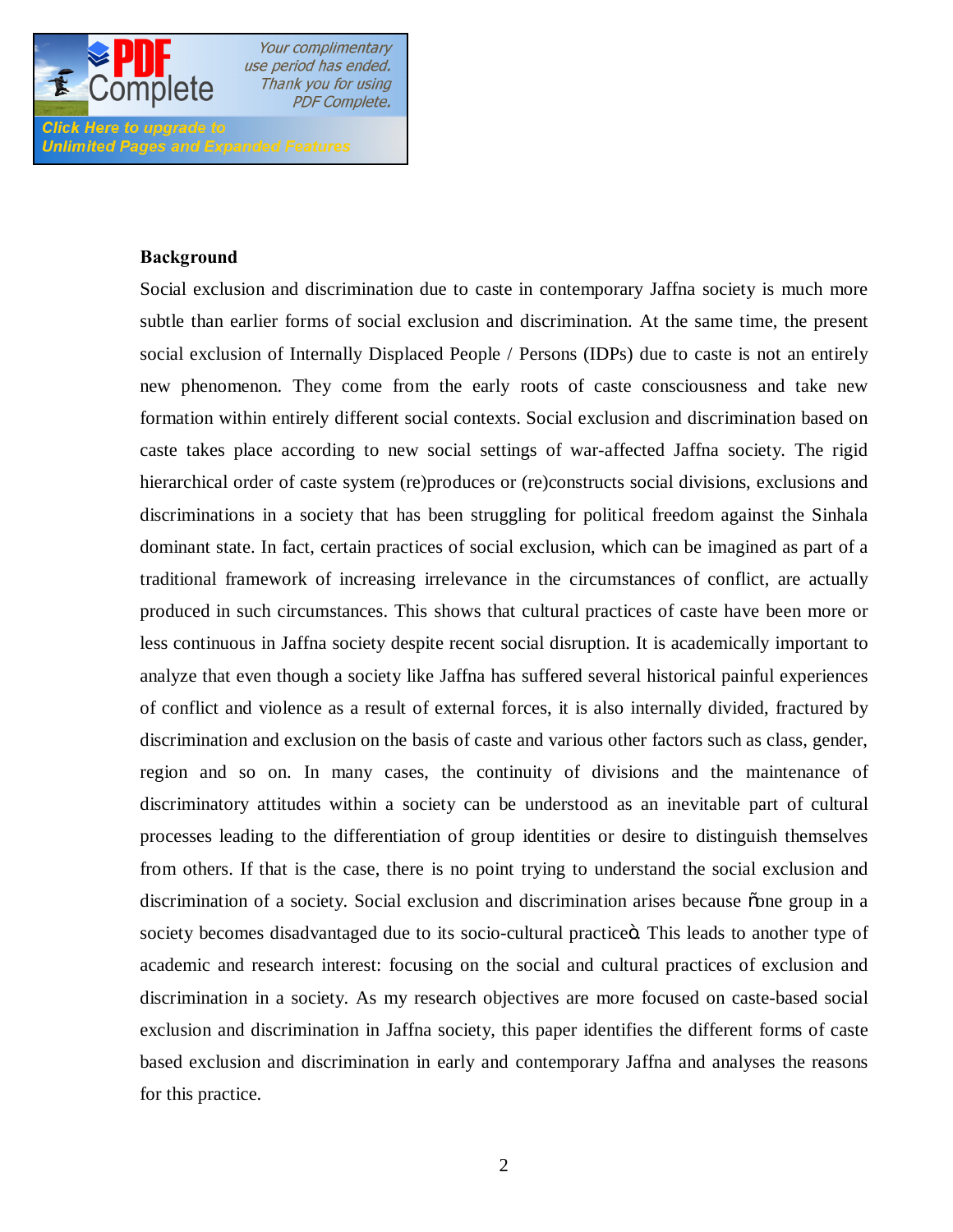

**Click Here to upgrade to Unlimited Pages and Expanded Features** 

> Caste has been an important organizing principle in Jaffna society throughout its known history. The caste system among Jaffna Tamil Hindu society is extremely rigid and has clearly defined patterns of inequality, discrimination and social exclusion driven by a religiously defined notion of untouchability. Jaffna caste system reveals that the notion of ritual purity is far more important in the day-to-day Hindu practice and the social and economic hierarchy with the landowning Vell lar caste having a hegemonic control over many of the Hindu rituals and the laboring castes in Jaffna society being identified and treated as ritually unclean castes as well. Traditionally this gave land-owning Vell lar caste a powerful position in society, agricultural economy as well as in the ritual order, consigning the dependent  $\delta$  lower castes  $\delta$  to a predicament of disadvantage and servitude. During the colonial period whatever new opportunities opened up for advancement (such as education, business, commercial farming and government employment) were grabbed by the Vell lar families who were already privileged with a resulting intensification of caste disparities and a solidification of the caste system. The literature on Jaffna society in the colonial era written mostly by Vell lar authors or European authors informed mostly by the Vell lar voices is more or less silent regarding the plight of the untouchable caste groups.

> The bottom layer of the Jaffna caste system is collectively referred to as  $\delta$ Panchamar $\ddot{o}$ , consisting of Vann r (dhoby), Ampattar (barber), Pallar (agricultural labourer), Nalavar (toddy tapper) and Parayar (funeral drummer) castes. Traditionally, this  $\tilde{\alpha}$ Panchamaro group was accorded an untouchable status; its member being strictly prohibited from participating in and performing various religious and other social activities. Through the twentieth century, many of the customary and social prohibitions imposed on  $\delta$ Panchamars gradually disappeared due to a combination of factors, including agitations on the part of Panchamars, state and civil society interventions, spread of free education and, since the 1980s, a ban imposed on caste discrimination by the LTTE.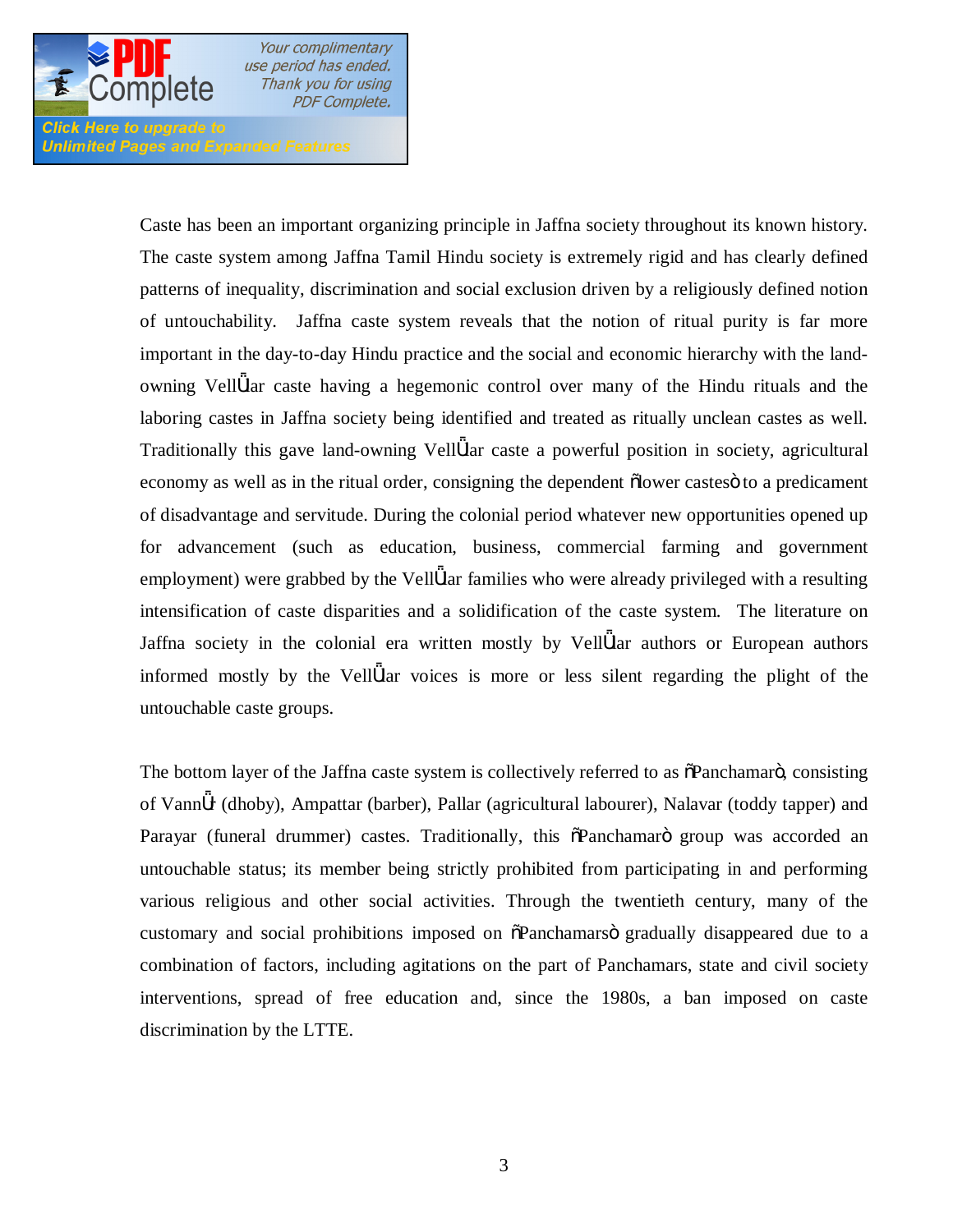

Click Here to upgrade to **Unlimited Pages and Expanded Features** 

> This study mainly focuses on caste based discrimination, exclusion and caste dynamics in war affected Jaffna society. In order to examine these processes in the different contexts of disasters in the Jaffna peninsula, a rapid ethnographic research was conducted in one small region (Mallakam) with a significant IDP population living in welfare centres. In order to identify and assess the nature and extent of caste-based exclusion and discrimination in Jaffna society in this complex scenario, this article begins with an analysis of the caste profile in Jaffna, examines the situation of underprivileged caste groups in the context of war, population displacement. The later part of this paper focuses on caste-based exclusion and discrimination of IDPs with special reference to four Mallakam IDP camps. In addressing the issue of caste-based exclusion in contemporary Jaffna society we have serious information gaps due to the inability of conducting any kind of serious ethnographic research in the affected populations within the current security environment. What is attempted here is to make sense of the available information complimented by first hand information gathered in rapid field surveys.

## **Caste Composition of Jaffna Society**

There are several specificities in the Jaffna caste system. First of all, we should clearly understand that the hierarchal order and features of the Jaffna caste system are somewhat different from those in South India. Brahmins are at the highest position in the Indian caste order, whereas Vell lars are at the upper level in Jaffna society. The Brahmins were brought from India by the Vell lars to perform ritual and ceremonial functions in their temples. As Vell lars employed Brahmins in their temples and Brahmins worked for Vell lar landlords, Brahmins in Jaffna were considered in some sense to be lower than Vell lars who as a whole constituted the numerical majority in the population.

There was a tradition of  $\tilde{o}$ caste within casteö in Jaffna society. In other words, there was a hierarchical difference/order within a single caste group. Each caste group contained a few hierarchical divisions within it. For example, the sub-castes such as Akampadiy r, Madappalli, Thanak rar, local Chettim r, small farmers and Chemped Vell lar were identified within the Vell lar caste in terms of social status. The sub-castes such as Thimilar, Mukkuvar were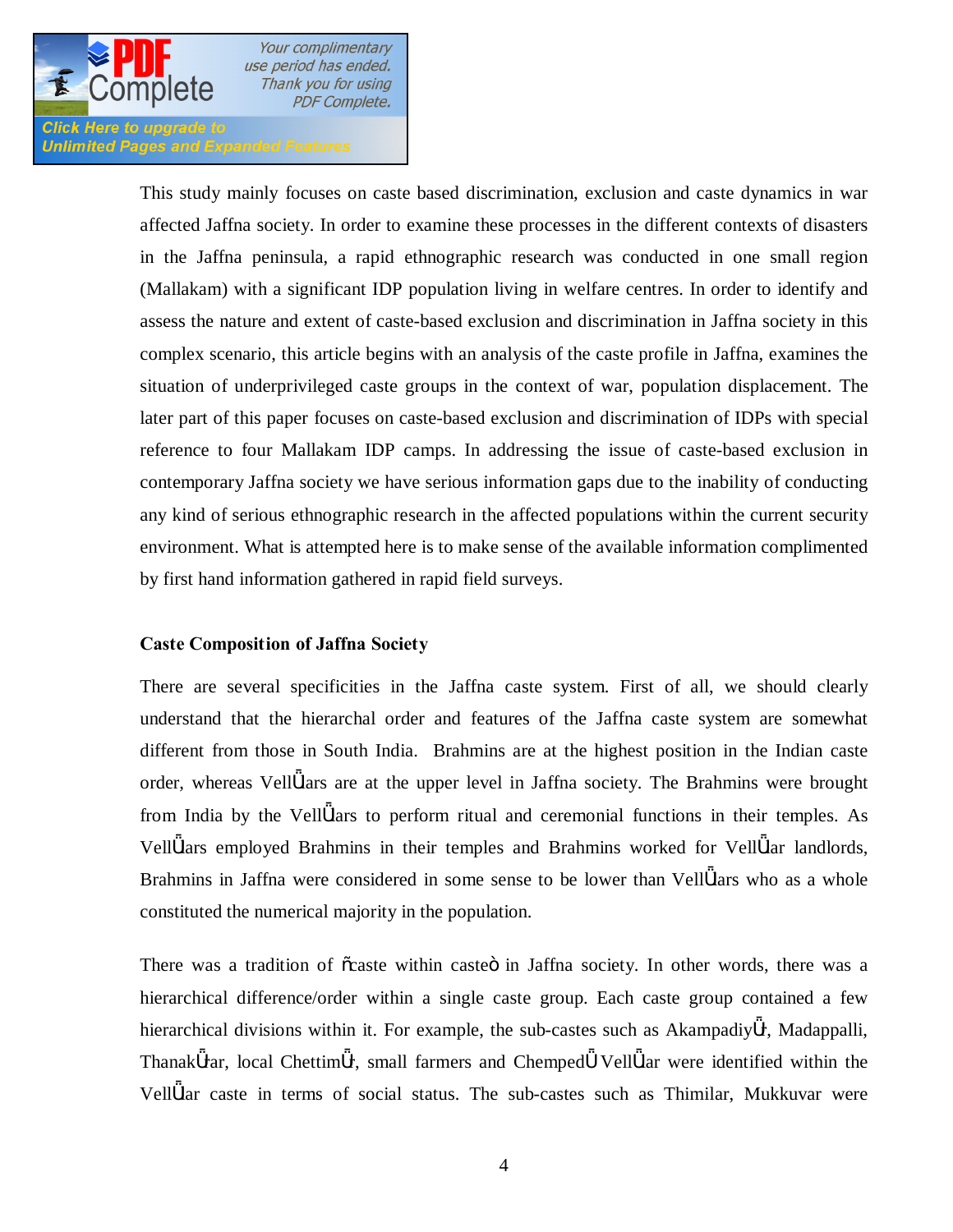

**Unlimited Pages and Expanded Features** 

identified within the Karaiy r caste. Maramerikal, Cheruppukkaddikal and Verkkuthippallar were identified within the Pallar caste. Including the sub castes, the number of castes was thus quite large among Sri Lankan Tamils in Jaffna. Simon Casie Chetty (1934) lists more than 65 Sri Lankan Tamil castes in his book, '*Castes, Customs, Manners and Literature of the Tamils'.* The castes groups declined in number due to formation of mega caste groups (Sivathamby, 2000). Studies by David (1974) and Pfaffenberger (1982) indicated twenty major castes in Jaffna society. They are Vell lar, Brahman, aiva Kurukkal, Pant ram, Cirpacari, K viyar, Thattar, Karaiy r, Thachchar, Kollar, Nattuvar, Kaikular, C ntar, Kucuvar (Kuyavar), Mukkuwar, Vann r, Ampattar, Pallar, Nalavar, and Parayar. These caste groups, their traditional occupations, and their Atimai-Kutimai (respectively Domestic Servant and Slave) status are indicated in Table 1.

|                  | <b>Tamil Name</b><br><b>Status</b> | <b>English Name</b> | <b>Traditional Occupation</b> | Adimai-Kudimai |
|------------------|------------------------------------|---------------------|-------------------------------|----------------|
|                  | Piraman                            | <b>Brahman</b>      | Temple priest                 |                |
|                  | Saiva Kurukkal                     | Saiva priest        | Temple priest for non-        |                |
|                  |                                    |                     | <b>Brahmin shrines</b>        |                |
|                  | Vell lar                           |                     | Landholder, Farmer            |                |
|                  | Pant ram                           | Garland maker       | Temple helper                 |                |
|                  | Cipacari                           |                     | Temple sculptor               |                |
| Touchable Castes | K viyar                            |                     | Domestic servant              | Adimai         |
|                  | Thatt r                            | Goldsmith           | Goldsmith                     | Kudimai        |
|                  | Karaiy r                           |                     | Deep sea fisher               |                |
|                  | Thachchar                          | Carpenter           | Carpenter                     | Kudimai        |
|                  | Kollar                             | Blacksmith          | Blacksmith                    | Kudimai        |
|                  | Nattuvar                           | Musician            | Auspicious music              |                |
|                  | Kaikular                           | Weaver              | Weaver                        |                |
|                  | Oil monger<br>Cantar               |                     | Sesame oil maker              |                |
|                  | Kukkuvar/Kuyavar                   | Potter              | Potter                        | Kudimai        |
|                  | Mukkuvar                           |                     | Lagoon fisher                 |                |
|                  | Vann r                             | Dhoby               | Washer man                    | Kudimai        |

## **Table 1: The Castes in Jaffna Society**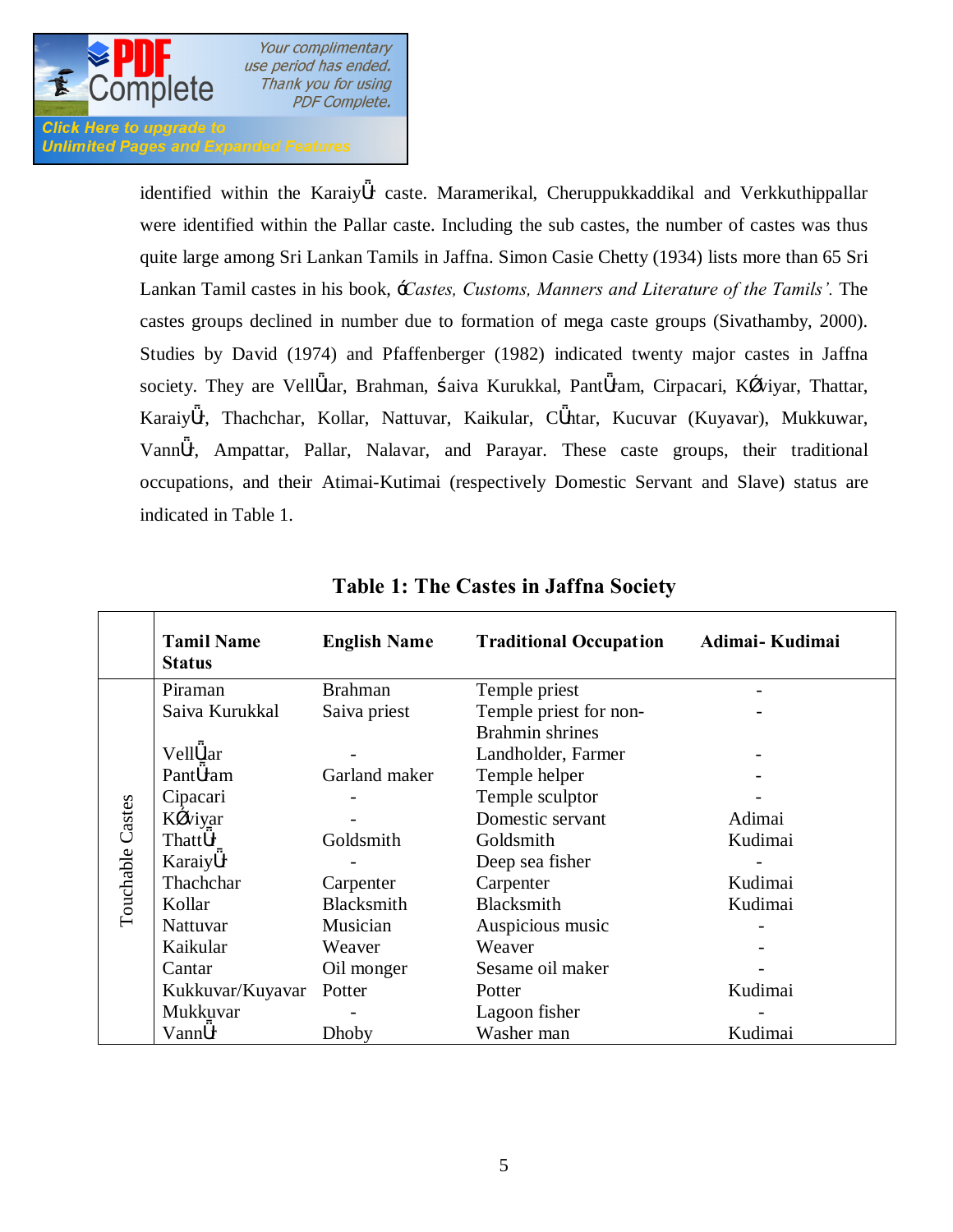

| hables<br>ਪੁੱ<br>ntoi | Ampattar<br>Pallar<br>Nalavar<br>Parayar | <b>Barber</b><br>-<br>-<br>$\overline{\phantom{a}}$ | <b>Barber</b><br>Praedial labour<br>Praedial labour<br>Drummer | Kudimai<br>Adimai<br>Adimai<br>Kudimai |  |
|-----------------------|------------------------------------------|-----------------------------------------------------|----------------------------------------------------------------|----------------------------------------|--|
| $\overline{}$         |                                          |                                                     |                                                                |                                        |  |

Source: Kenneth David, 1974:47. (quoted by Bryan Pfaffenberger 1982: 39)

As elsewhere in Sri Lanka there is no accurate information about size of population in each caste in Jaffna. The  $\delta$ highesto caste Vell lars were estimated to be 50% of the total population within the Jaffna Peninsula in the mid-twentieth century research conducted by two anthropologists (Kenneth David and Michael Banks). As for other castes, the Karaiy r were computed at 10%, the K viyar at 7%, Pallar at 9% and Nalavar at 9%. Thirteen other castes are named, but none made up over 3% of the population in the Peninsula.

Scholars of Jaffna society such as David (1974), Pfaffenberger (1982), Banks (1960), Arumainayakam (1979) and Sivathamby (2000) have classified castes in different ways. For example, David (1973:36) identifies three categories, namely  $\tilde{o}$ High Caste $\tilde{o}$ ,  $\tilde{o}$ Good Caste $\tilde{o}$  and  $\delta$ Low Caste $\delta$ . Sivathamby (2000:10) differentiates  $\delta$ High Caste,  $\delta$ Non-High Caste $\delta$  (intermediate caste) and Kudimakkal (domestic servant). David includes Vell lar, Brahmin, Saiva Kurukkal, K viyar and Saiva Chetty in the category of  $\delta$ high caste $\ddot{\rm o}$ , whereas Sivathamby (2000:10) treats only Vell lar and Brahmin as õhigh casteö. Another important distinction in Jaffna caste hierarchy is between  $\tilde{o}$ Kudimakkalö (domestic servant) and  $\tilde{o}$ Adimaikalö (Slave) with several scholars classifying particular castes as either  $\tilde{o}$ Kudimakkalö or  $\tilde{o}$ Adimaikalö albeit using different criteria and perhaps as a result being inconsistent with each other. For example, Sivathamby points out that according to the assessment of the Dutch government, castes such as K viyar, Nallavar, Pallar, C ntar and Ch viar were included under the term  $\tilde{o}K$ udimakkalö. On the other hand, according to David (1974) and Pfaffenberger (1982), K viyar, Pallar and Nallavar are  $\delta$ Adimaikalö and several other castes, including Thatt r, Thachchar, Kollar, Kucuvar, Vann r, Ampattar, and Parayar were included under the  $\delta$ Kudimakkalö group.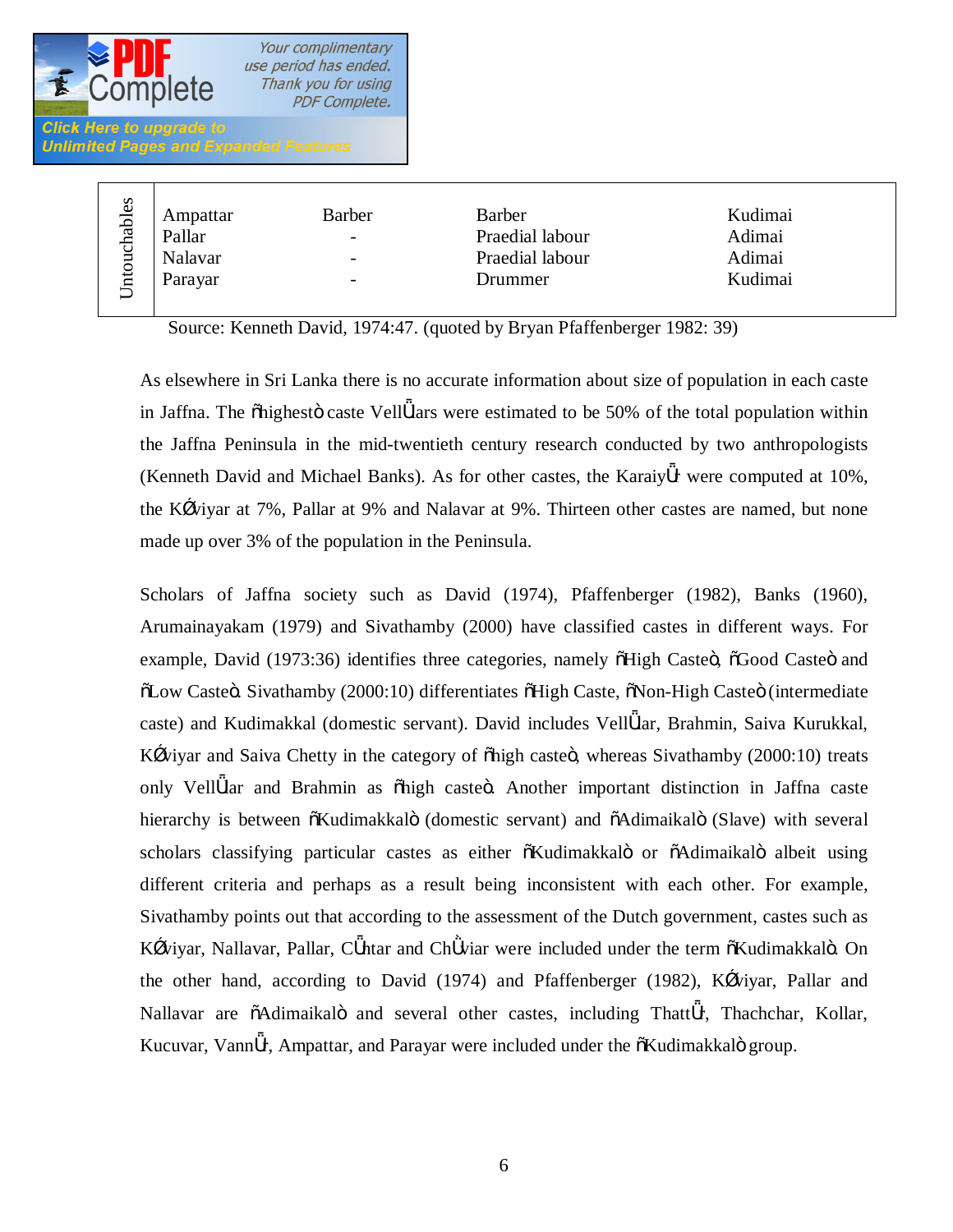

**Click Here to upgrade to Unlimited Pages and Expanded Features** 

> Critically, the variations in these classifications highlight the different sources scholars have used. More than this, however, the variations highlight the fact that caste status is hotly contested in Jaffna and has a long history of such contestation. This is no better shown than in the distinction favored by some between  $\tilde{o}$ Touchable and Untouchable $\ddot{o}$  castes. It is generally argued that the notion of untouchability does not exist in contemporary Jaffna society. While the notion is neither strong nor openly practiced, it does circulate with some people. According to Table 3.1, Ampattar, Pallar, Nalavar and Parayar were considered as untouchable. Vann r are considered a touchable caste, as this caste was traditionally permitted to enter temples. Banks (1960: 65) points out that while the Vann r were treated as touchable as they were permitted to enter the temples, the barbers (Ampattars) were excluded from temple entry since they were treated as  $\ddot{\text{o}}$ untouchable $\ddot{\text{o}}$ . This reverses the normal South Indian pattern, as clearly recognized by the people of Jaffna.

> Caste in Jaffna society has undergone many changes over the past several decades due to war, large scale population displacement and an LTTE imposed ban on practice of or even an open discussion about caste in Tamil society in general. At the same time, caste is continuously practiced in one way or another in the social, cultural and economic life of the people.

## **Notions and Practices of Untouchability in Early Jaffna**

Among the Sri Lankan Tamils, a religiously sanctioned notion of untouchability has prevailed. The bottom layer of the Jaffna caste system is collectively referred to as  $\delta$ Panchamar $\ddot{o}$ , traditionally accorded untouchable status. According to Banks (1957) and David (1974), they comprised about 18% of the total population in Jaffna. Ragunathan (2004: 22-23) listed a series of 24 customary prohibitions enforced by the quapper casted elite on  $\delta$ Panchamars during the 1950s. These prohibitions were as follows:

- 1. Males should not wear an upper garment
- 2. Vertig should be tied in a such a way that it does not hang below the ankle level
- 3. Men should not wear the  $\delta$ Shalvei $\ddot{o}$  on the shoulder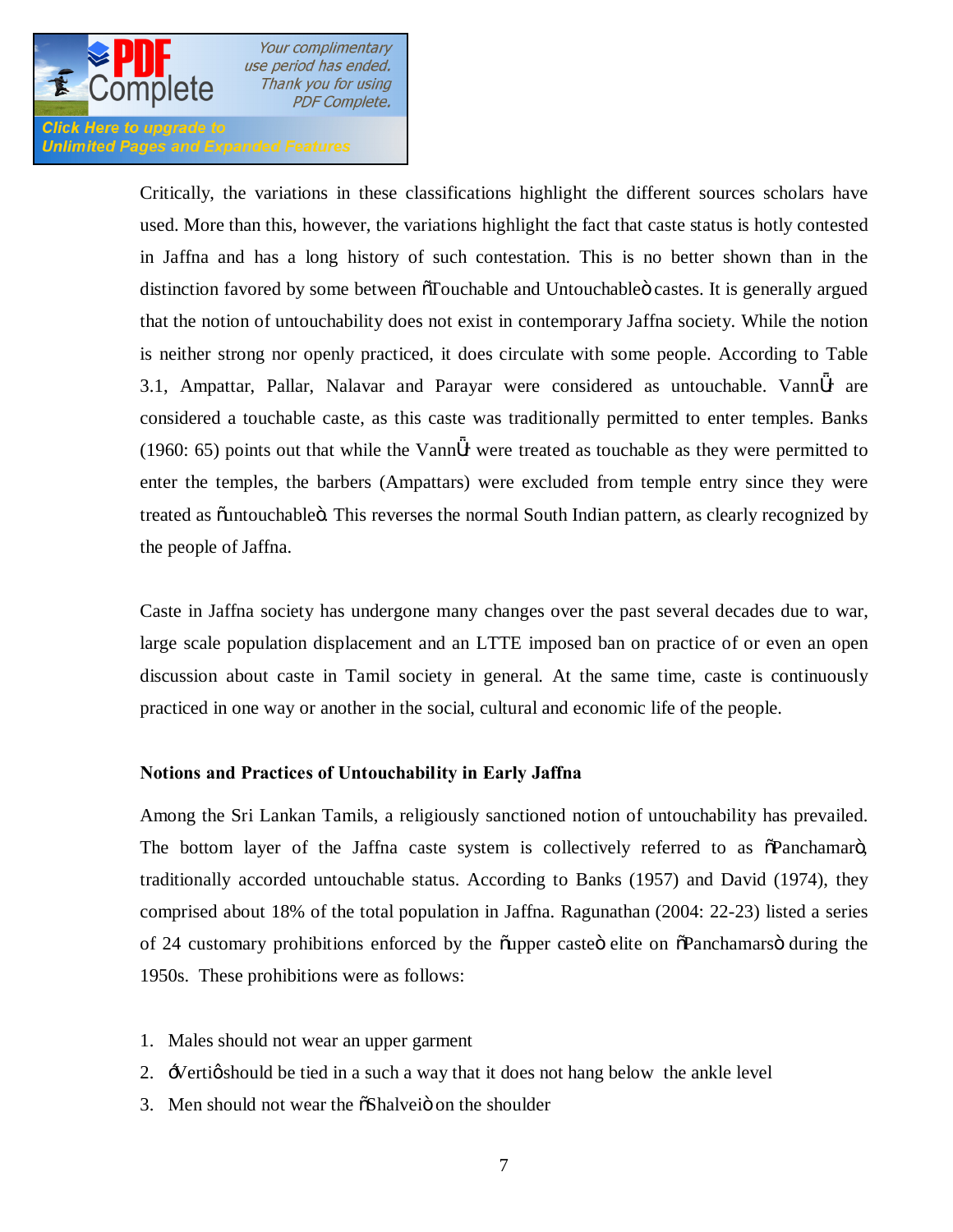

**Click Here to upgrade to Unlimited Pages and Expanded Features** 

- 4. Females should not wear an upper garment
- 5. Females should not wear the õthaavaniö (sari õpottaö)
- 6. The operator of should not travel unnecessarily on roads and in public places. When proceeding on permitted paths, they must announce their coming by dragging a  $\delta$ kaavolei $\delta$  (dried Palmyrah leaf) behind them.
- 7.  $\delta$ Panchamarö must not wear any jewelry
- 8. The Tanchamaro can not tie the  $\ddot{\text{o}}$ thalio (wedding necklace) at weddings
- 9.  $\ddot{\text{o}}$ Panchamarö must not wear white for higher rituals
- 10.  $\delta$ Panchamarö must not wear white for important/ special rituals
- 11. They must bury the dead without cremation
- 12. They should not use any musical instruments to rejoice or mourn
- 13. They should not play music at auspicious or inauspicious functions
- 14. They should not use the ponds of the  $\ddot{\text{o}}$  high castes.
- 15. They must not use umbrellas.
- 16. They must not wear footwear
- 17. They must not study
- 18. They must not keep any gods belonging to the  $\delta$ high caste in their temples
- 19. They cannot enter the  $\delta$ highö caste temples
- 20. They must not enter tea-shops
- 21. They must not draw water from public wells
- 22. They cannot either drive or travel in cycles, cars etc
- 23. They cannot sit when traveling in buses
- 24. Even after permission was granted to study in schools, they were not allowed to sit on chairs.

Thus prohibitions imposed on  $\tilde{\alpha}$ Panchamarö in Jaffna were quite extensive. They ranged from dress code, denial of access to drinking water and denial of access to public spaces and services. Other caste-based constraints too obtained in specific situations. For instance, though there was a tradition that women would cry together at a funeral house by hugging each other,  $\delta$ low caste $\ddot{\sigma}$ women could not join õhigh casteö women in this expressive moment. At a õhigh casteö funeral,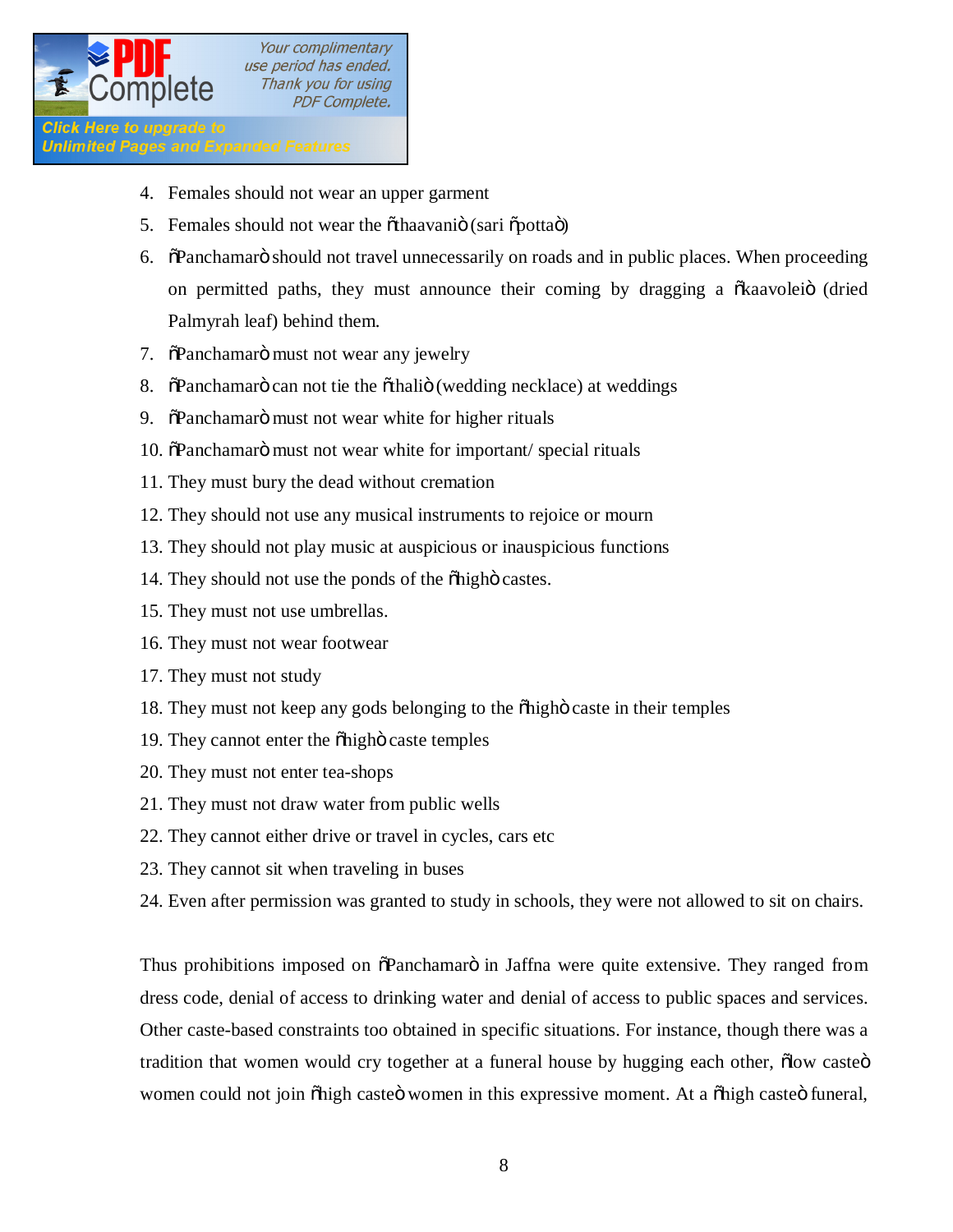

**Unlimited Pages and Expanded Features** 

a separate place was allocated for  $\delta$ low caste $\ddot{\sigma}$  women to cry together. Many of the prohibitions which are listed above have been eliminated today through continuous struggles against untouchability, while some are still practiced in the new social arrangement.

## **Struggles against Untouchability in Jaffna Society**

'The changes to the Jaffna social formation became significant in the nineteenth century as serious caste dispute erupted throughout Jaffna peninsula (Bastin 1997: 425). According to the available data, the  $\delta$ Panchamaro resistance against these prohibitions dates back to 1920s. The Forum for  $\delta$ Depressed Class Tamil Labourers $\delta$  formed in Jaffna in 1927 was the first organized effort to defy the deprivations imposed on  $\delta$ Panchamars $\ddot{o}$ . In 1928 this forum launched a campaign for 'equality in seating and equality in eating' in protest against caste discrimination against the children of  $\tilde{\alpha}$ Panchamar $\tilde{\alpha}$  in schools. Due to sustained efforts over a two year period, an administrative order was issued in government aided schools for allowing  $\delta$ low caste $\ddot{o}$ children to sit on benches along with other students instead of sitting on the floor as required previously. The  $\delta$ high caste $\ddot{\text{o}}$  Hindus retaliated by burning down some 13 schools that implemented the new regulation. In 1930 the political elite of  $\delta$ high castes petitioned the school authorities to withdraw the order for equal seating arrangement but they were not successful in turning back the tide.

When universal franchise was introduced in 1931 under the Donoughmore Constitution, key political leaders representing õupper casteö Vell lar interests such as S. Natesan agitated against granting of franchise to underprivileged caste groups. The former went to the extent of giving up their own voting rights in order to prevent granting of voting rights to the subordinate castes, claiming that universal franchise would lead to transfer of power to wrong hands. Once the universal franchise was established rejecting the demands of Vell lar leaders, the latter retaliated by introducing even more strict prohibitions against the  $\tilde{\alpha}$ Panchamarsö. Such anti- $\tilde{\alpha}$ Panchamarö measures, in turn, led to the formation of the Northern Sri Lanka Minority Tamils Mahasaba in 1943. This organization launched a number of campaigns for advancing the rights of outcastes, including a demand for reservations for  $\delta$ low castes $\ddot{o}$  in legislature (Vegujanan & Ravana1988).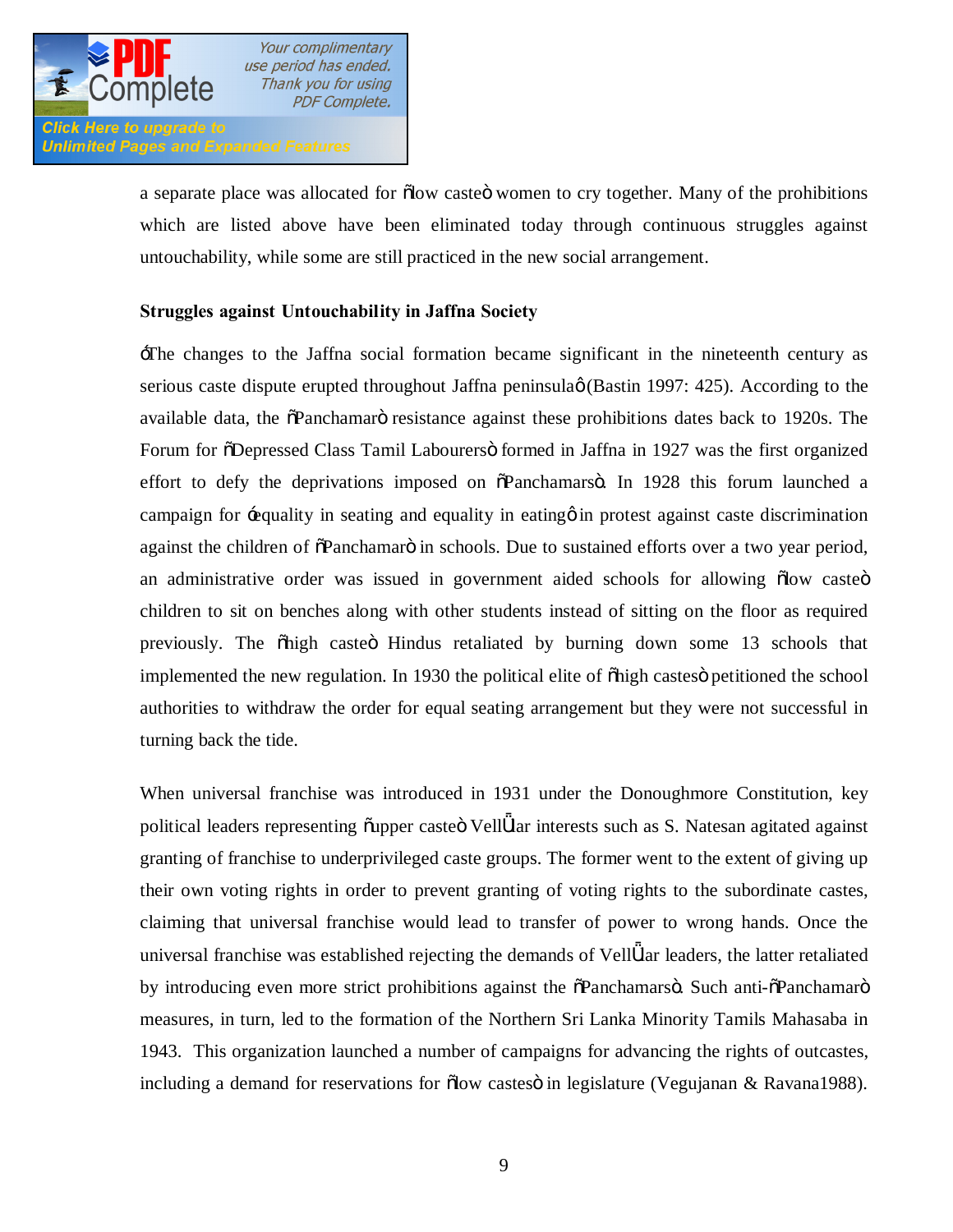

#### **Click Here to upgrade to Unlimited Pages and Expanded Features**

Given the tight grip the Vell lars had on the Jaffna society, their economic, political, ritual and ideological control it was not easy for  $\tilde{\Omega}$ Panchamarso to assert themselves. By 1950s, many of the  $\delta$ Panchamars had joined Tamilarasu Party, which opposed the Tamil Congress controlled by the more conservative  $\delta$ high castes $\ddot{o}$ . Tamilarasu was instrumental in having the Prevention of Social Disabilities Act passed in 1957 which made caste-based discrimination in public institutions a punishable offence. In October1958 the Minority Tamil Mahasaba launched a Teashop Entry Movement in collaboration with the Tamilarasu Party. By November 1958 they had some success in getting certain Muslim tea shop owners to admit  $\delta$ Panchamars $\ddot{o}$  and many other tea shops too followed suit in time to come.

Supported by the Communist Party of Sri Lanka, the  $\pm$ emple entry movement $\phi$  among the  $\delta$ Panchamars $\ddot{o}$  gained momentum in 1968 (Vegujanan & Ravana1988). This, in turn, led to a split between Tamilarasu and  $\delta$ Panchamarso as many of the  $\delta$ upper casteo leaders in Tamilarasu did not support the temple entry campaign. This campaign as well as  $\tilde{\text{output}}$  caste $\ddot{\text{o}}$  reaction against it turned violent leading to physical aggression, arson and even assassinations on the part of rival groups. As Pfaffenberger (1990) has convincingly argued, it is at this point, Tamil nationalism gradually took the shape of a defensive nationalism seeking to osheal casted wounds within the Tamil community and, at the same time, address the greater threat from Sinhaladominated state. The temple entry campaign only had partial success in that while in response to this campaign, major Hindu temples such as M viddapuram gradually allowed the  $\delta$ Panchamaro to enter the outer chambers of these temples for their religious practices, the inner chambers remained forbidden for them due to concerns about preserving the purity of these institutions.

Many of the customary prohibitions imposed on  $\delta$ Panchamarso gradually disappeared due to a combination of factors, including agitations on the part of  $\tilde{\alpha}$ Panchamars $\tilde{\alpha}$ , state and civil society interventions and spread of education. A ban imposed on caste discrimination by the LTTE since the 1980s further eliminated explicit acts of caste discrimination particularly in LTTE controlled areas.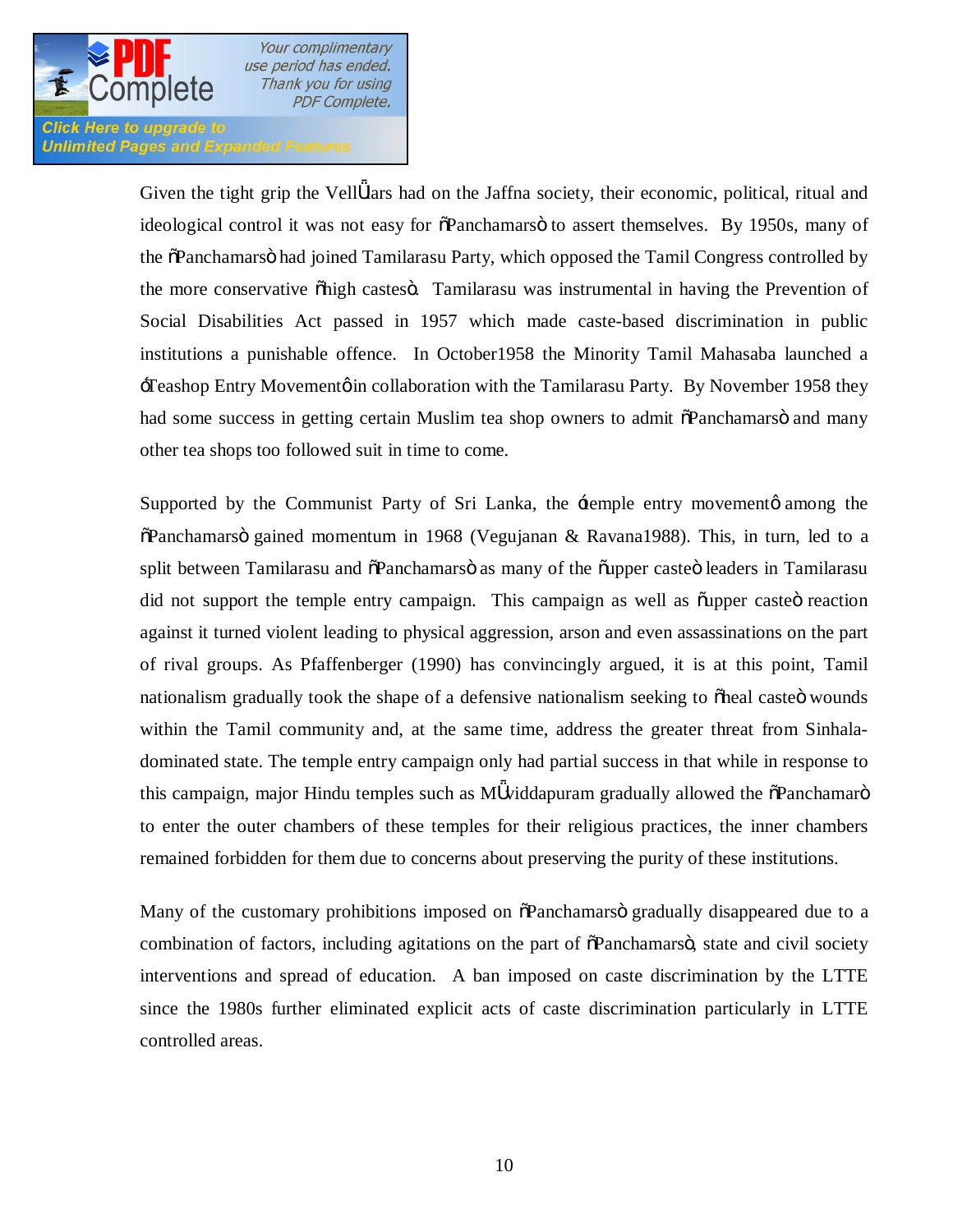

**Click Here to upgrade to Unlimited Pages and Expanded Features** 

> The civil war that broke out in Northeast Sri Lanka since the 1980s has had multiple impacts on the Tamil caste system in general and caste-based discrimination in particular. First, a unified ethnic consciousness among all groups of Tamils irrespective of caste has increased due to campaigns by Tamil militants as well as due to state oppression and military actions by the state targeting all Tamils. Second, due to mass displacement of people as in the long March from Valik mam to Thenmar chchi, Vadamar chchi and Vanni in 1995 people of different castes had to intermingle and interact with each other in emergency situations of all kinds, making it difficult to sustain untouchability and caste-based social distance on a systematic footing (long march). Third, while the LTTE more or less eliminated the traditional Vell lar political leadership in Jaffna through its campaigns of terror, there were many waves of selective outmigration of õhigh casteö and õhigh classö Vell lar families from Jaffna leaving a political and social vacuum in Jaffna society and enabling the downtrodden to assert themselves like never before. Finally, with the rise of the LTTE with many of its leaders and cadres drawn from  $\delta$ lower and intermediate castes in society, explicit disregard for caste in mobilization and training of LTTE troops and campaigns and explicit ban on caste, caste hierarchy has ceased to be a powerful force in society. There is however lack of evidence as to how far these developments have led to actual disregard of caste in the minds of people and in practices such as marriage, rituals and permanent social unions. In the current atmosphere in Jaffna society it is difficult to undertake any empirical research on caste due to politically imposed silence on caste and the tendency to sweep it under the carpet due to social and political pressures. During the period of data collection, the researcher came across an -unwritten consensus that is prevalent among certain academics and students in the University of Jaffna which discourages any research or publication on caste in Jaffna society. This practice reflects the widespread trend towards denying the existence of caste in Jaffna and ignoring it in the interest of upholding Tamil nationalism. There is a rumour that prevails among certain members of faculty in the University of Jaffna, which claims that caste still becomes an obscure, yet an important factor in staff recruitment. However, it must be noted here that these consensus and claims were not empirically tested or proven in this study.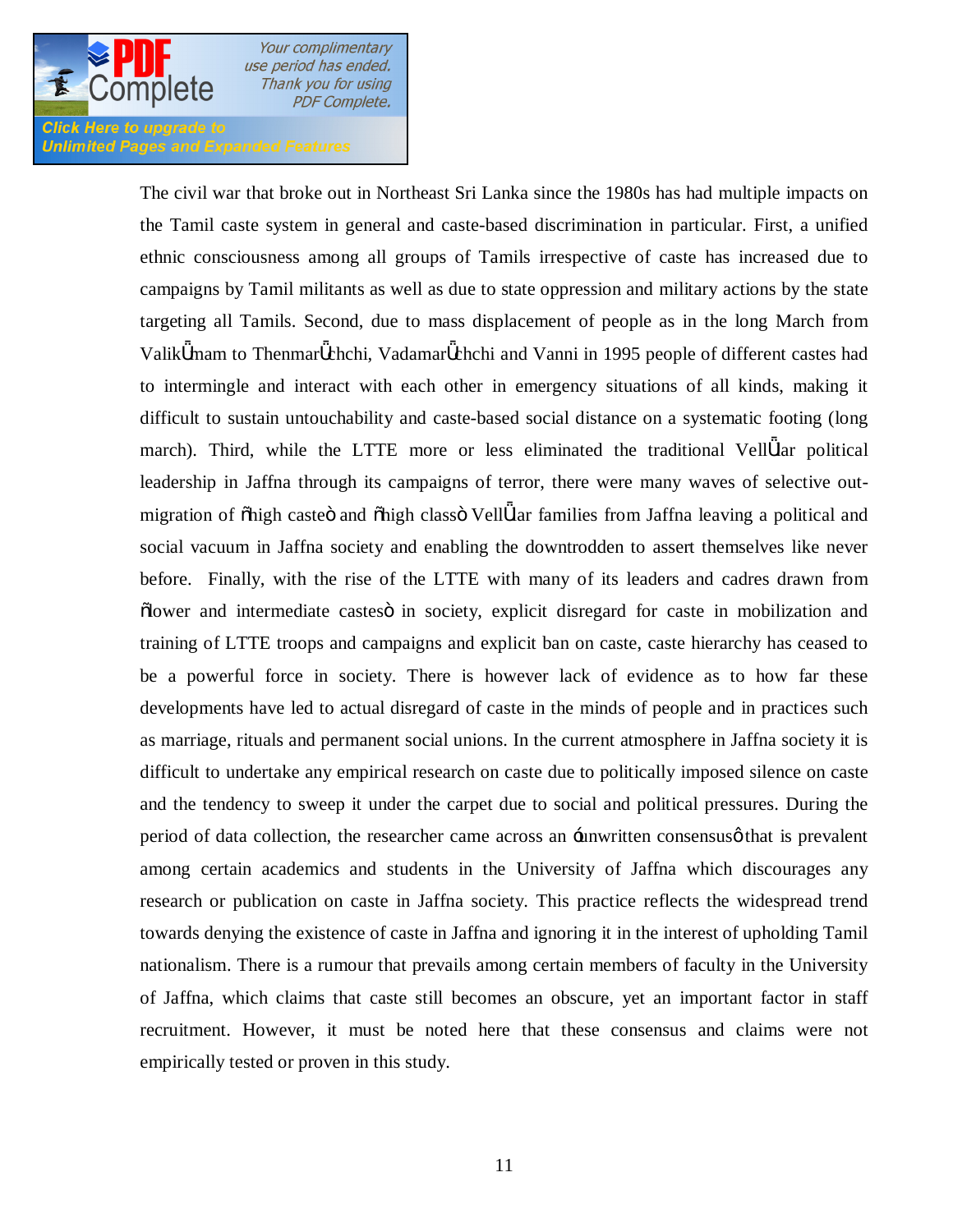

**Unlimited Pages and Expanded Features** 

## **War, Population Displacement and Caste**

Recent social change in Jaffna society has been heavily influenced by the war and related processes. From time to time, according to different contexts of war, large scale population migration occurred within the peninsula, from Jaffna to elsewhere in Sri Lanka and a massive exodus of people from Jaffna to overseas destinations took place either as legal or illegal migration. Escalation of conflicts during Eelam war 1(1983-1989), Eelam war 2 (1989-1993), Eelam war 3 (1995-2002) and Eelam war 4 (Since 2006) produced waves of displacement that in turn affected the size and distribution of population within Jaffna. The population displacements have led to some mingling of people from different caste backgrounds in temporary camps established for the IDPs. Over 1 million people have left Jaffna and other areas in Northern Province since the outbreak of war in the 1980s. People from different caste backgrounds have left Jaffna under these population movements, but a disproportionate number of persons from Vell lar backgrounds have successfully moved to Colombo and overseas due to their existing social networks extending beyond the peninsula. The oppressive nature of the caste system of Jaffna may have been weakened by the rapid of exodus of many Vell lar landlords and the availability of some of their land for sale to those from other castes as well as the ban on caste imposed by the LTTE. There is however no evidence that the social distance between the Vell lar and the  $\delta$ lower castes and the discriminatory practices of the former have necessarily decreased due to recent developments. One feature of recent changes is that caste has become more of a hidden phenomenon in Jaffna society.

## **IDPs and Social Exclusion in Jaffna Society**

Population displacement due to war and tsunami of December 2004 has affected many people in Jaffna Peninsula. Tsunami has largely affected the people in costal areas and war still affects all Jaffna people in numerous ways irrespective of caste, class and gender. However the specific impact on different population groups has been different. There is no accurate information about the size and composition of the present day population in Jaffna peninsula due to inability to conduct any population census since 1981. The estimated total civilian population in the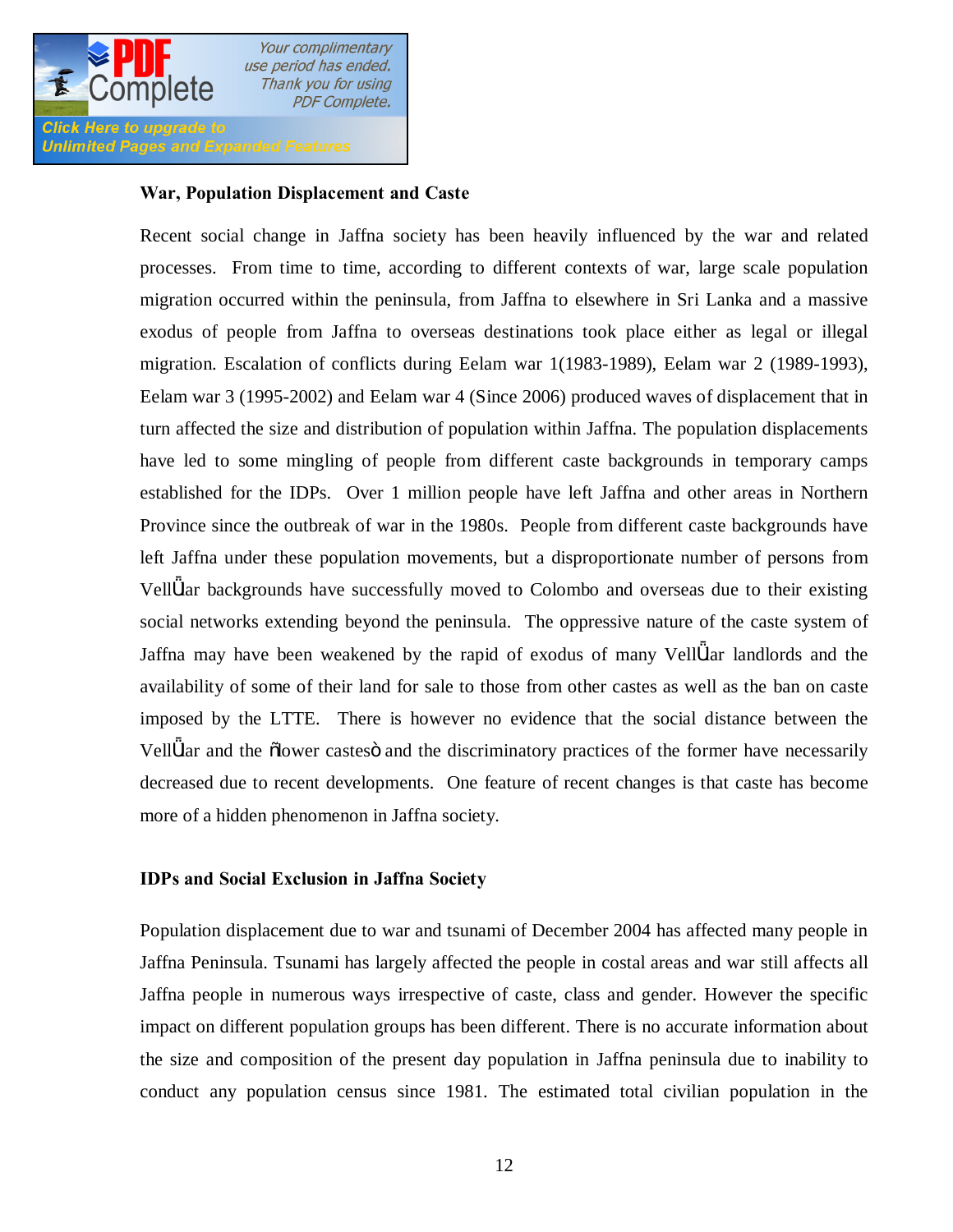

peninsula as of 2006 ranged from 300,000 to 500,000. Of these a significant proportion (1/3 to 1/5 depending on the estimated total population) consisted of IDPs living in welfare centres or living with their friends and relatives (see Table 2).

|                    | <b>IDPs in Welfare Centres</b> |                      | <b>IDPs</b>                 | living<br>with       |            | <b>Total</b>         |            |
|--------------------|--------------------------------|----------------------|-----------------------------|----------------------|------------|----------------------|------------|
|                    |                                |                      | relatives<br>and<br>friends |                      |            |                      |            |
|                    |                                |                      |                             |                      |            |                      |            |
| <b>DS</b> Division | Welfare                        | of<br>N <sub>o</sub> | Total                       | of<br>N <sub>o</sub> | Total      | of<br>N <sub>0</sub> | Total      |
|                    | Centres                        | families             | Population                  | families             | Population | families             | Population |
|                    |                                |                      |                             |                      |            |                      |            |
| Delft              | $\mathbf{0}$                   | $\boldsymbol{0}$     | $\mathbf{0}$                | 58                   | 181        | 58                   | 181        |
|                    |                                |                      |                             |                      |            |                      |            |
| Velanai            | $\overline{0}$                 | $\overline{0}$       | $\boldsymbol{0}$            | 500                  | 1,383      | 500                  | 1,383      |
|                    |                                |                      |                             |                      |            |                      |            |
| Kayts              | $\overline{0}$                 | $\mathbf{0}$         | $\boldsymbol{0}$            | 1,913                | 5,754      | 1,913                | 5,762      |
|                    |                                |                      |                             |                      |            |                      |            |
| Karainagar         | 0                              | $\overline{0}$       | $\mathbf{0}$                | 410                  | 1,464      | 415                  | 1,484      |
| Jaffna             | $\overline{2}$                 | 115                  | 412                         | 1,684                | 6,290      | 1,799                | 6,702      |
| Nallur             | $\overline{2}$                 | 15                   | 52                          | 3,417                | 12,242     | 3,432                | 12,294     |
| Sandilipay         | 11                             | 226                  | 846                         | 1,927                | 7,226      | 2,153                | 8,072      |
| Chankanai          | 11                             | 381                  | 1365                        | 1,485                | 5,057      | 1,866                | 6,422      |
| Uduvil             | 15                             | 517                  | 1960                        | 2,841                | 10,176     | 3,358                | 12,136     |
| Telleipalai        | 11                             | 527                  | 1910                        | 1,430                | 5,192      | 1,957                | 7,102      |
| Kopay              | 5                              | 244                  | 1001                        | 2,997                | 9,430      | 3,241                | 10,431     |
| Chavakachcheri     | 4                              | 17                   | 58                          | 5194                 | 18,390     | 5,211                | 18,448     |
| Karaveddy          | 6                              | 120                  | 463                         | 1,392                | 2,173      | 1,512                | 5,636      |
| Point Pedro        | 11                             | 590                  | 2,122                       | 3,206                | 11,291     | 3,796                | 13,413     |
| Maruthankerny      | 3                              | 268                  | 980                         | 425                  | 1,507      | 693                  | 2,487      |
| Total              | 81                             | 3,020                | 11,169                      | 28,885               | 100,784    | 31,905               | 111,953    |

## **Table 2: Internally Displaced People (IDPs) in Jaffna District by Category and DS Division, as at 31-10-2007**

Source: Jaffna District Secretariat, 2007

Thus of the remaining IDPs in Jaffna District, a vast majority (100,748), lives with their relatives and friends. The others (11,169) live in Welfare Centres supported by the NGOs and government. Those who remain IDPs are unable to return to their original places due to designated as high security zones by the government security forces or continuing insecurity in their places of origin. They are generally people with limited resources and insufficient means to move elsewhere and rebuild their lives. Of the IDPs those remaining in Welfare Centres are the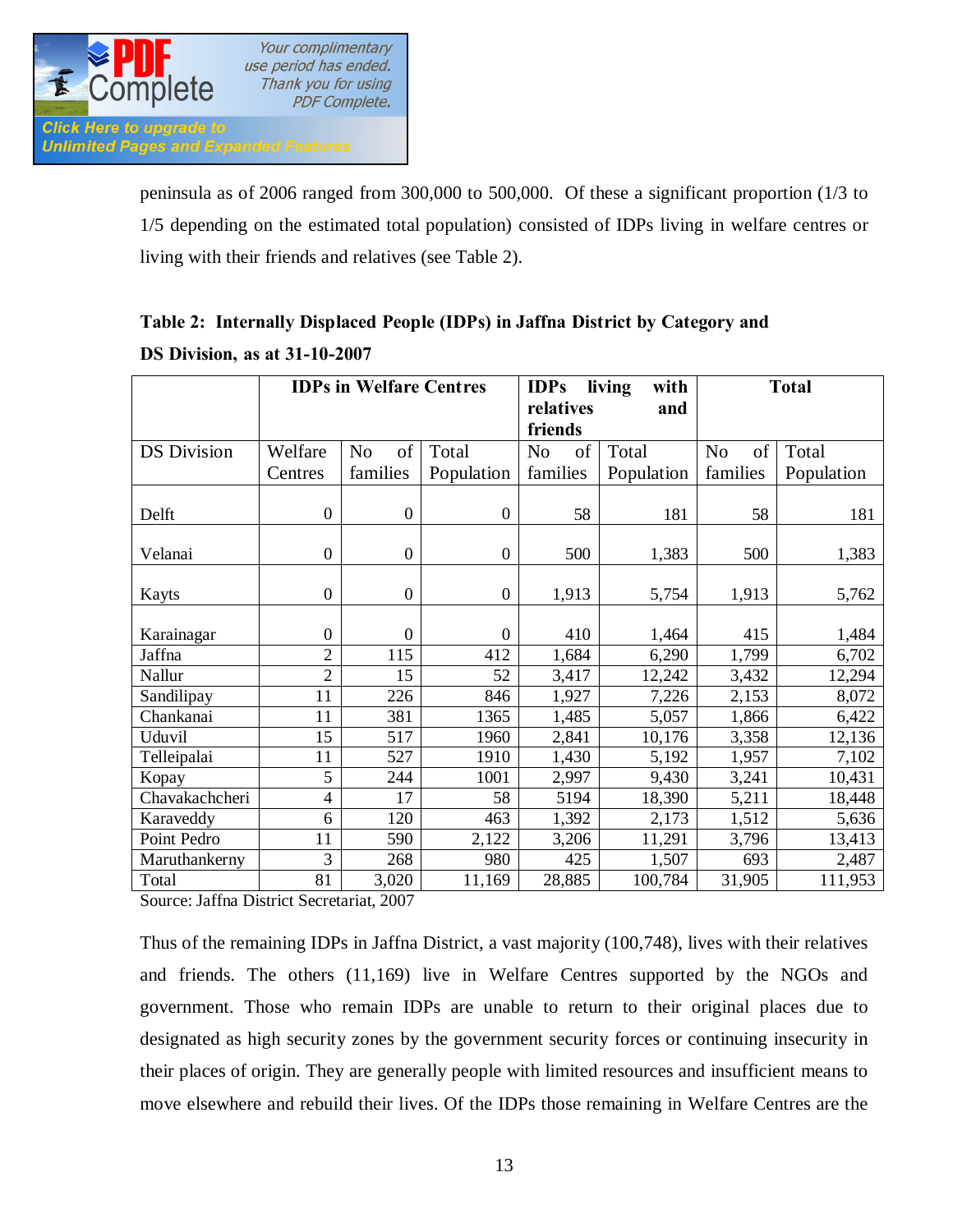

**Unlimited Pages and Expanded Features** 

poorest of the poor with limited resources, limited social contacts and limited avenues for improving their condition. The total number of Welfare Centers (Muk m) for IDPs in Jaffna District was 81 as of 31-10-2007. There is no accurate information about the caste background of all IDPs in the Jaffna District, but the available information indicates that there is a disproportionate presence of  $\tilde{\sigma}$ Panchamar $\tilde{\sigma}$  caste people in the IDP camps. This itself was a significant finding, given the fact that war and tsunami affected all people irrespective of caste and  $\delta$ Panchamars $\ddot{o}$  were a minority in the total population in Jaffna District. Moreover, IDPs in Welfare Centres faced many socioeconomic and livelihood problems, including caste-based exclusion and discrimination in some instances. As is becoming evident in the emerging literature on disasters in South Asia, those at the bottom of the caste hierarchy are often silent victims of disasters (Gill 2007).

In order to examine caste dynamics in the context of disasters in Jaffna peninsula, rapid ethnographic research was conducted in one small region with a significant IDP population living in Welfare Centres. The area covered by this study is a multi-caste area that is called Mallakam, located in the Tellippalai (formerly Valik mam North) Divisional Secretariat area. This area includes three Grama Sevakar divisions, which are Mallakam Central (J/213), Mallakam North (J/214), and Mallakam South (J/212). The total population of this area was 5695. This number included original inhabitants of this area and IDPs who were in Welfare Centers. The total number of permanent inhabitants was 4787 as of 2005 as against 908 IDPs.

## **Caste Composition in Mallakam**

As caste is not an official census category in Sri Lanka and as caste is a prohibited subject in areas under as well as areas influenced by the LTTE, it is difficult to determine the population in each caste group, following major shifts that have taken place in Jaffna society during the past two to three decades. In this work, I managed to secure basic information about cotemporary caste composition in Mallakam area (see Table 3) with a significant IDP population.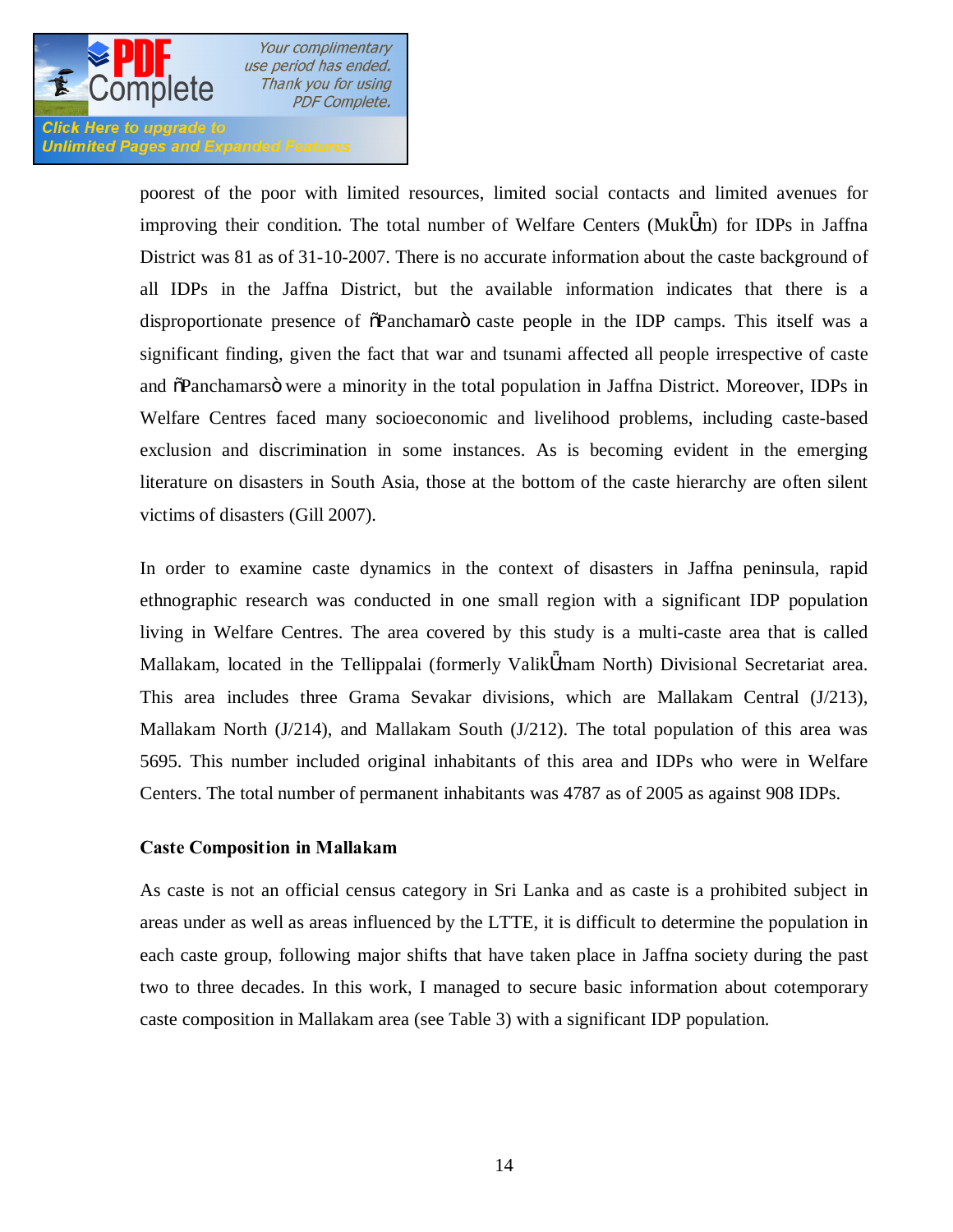

**Unlimited Pages and Expanded Features** 

 $\overline{\phantom{a}}$ 

Your complimentary use period has ended. Thank you for using **PDF Complete.** 

|                      |                     | <b>Traditional</b>                  | Population |
|----------------------|---------------------|-------------------------------------|------------|
| <b>Tamil Name</b>    | <b>English Name</b> | Occupation                          | (%)        |
| Vell lar             |                     | Landholder, Farmer                  | 31.0       |
| Piraman              | <b>Brahman</b>      | Temple priest                       | 0.3        |
| Pant ri              | Garland maker       | Temple helper                       | 1.2        |
| K viyar              |                     | Domestic servant                    | 4.0        |
| Thachchar            | Carpenter           | Carpenter                           | 5.0        |
| <b>Nattuvar</b>      | Musician            | Auspicious music                    | 0.2        |
| Vann r               | Dhoby               | Washer man                          | 2.0        |
| Ampattar             | <b>Barber</b>       | <b>Barber</b>                       | 1.0        |
| Pallar <sup>*</sup>  |                     | Agricultural laborer, Toddy tappers | 28.5       |
| Nalavar <sup>*</sup> |                     | Toddy tappers                       | 26.6       |
| Parayar              |                     | Drummer                             | 0.2        |
| <b>Total</b>         |                     |                                     | 100.0      |

## **Table 3: The Caste Composition of Mallakam in 2005**

Source: Field Notebook, December 2005

In Mallakam,  $\tilde{o}$ High Caste $\tilde{o}$  Vell lar comprises about 31% of the population, whereas  $\tilde{o}$ low castes Panchamars, namely Vann r, Ampattar, Pallar, Nalavar and Parayar altogether comprise the majority  $(58.3\%)$  of the population. In this  $\delta$ low caste $\delta$  category, Nalavar (26.6%) and Pallar (28.5%) form significant segments of the total population. When we consider population of each caste group in Mallakam separately, Vell lar (31%) remained a majority. This must be understood in the light of the finding that Vell lar constituted over 50% of the total population in Jaffna peninsula during the 1950s (Banks 1960: 67).

There are 11 castes in this area: the Vell lar, Piramanar [Brahmin], Pand ri, K viyar, Thachchar, Nattuvar, Vann r, Ampattar, Pallar, Nalavar, and Parayar. Among these castes, Vell lar and

<sup>\*</sup> People displaced to four IDP camps of Mallakam from Mailiddy, rani, Vas vil n, K nkesanthurai and some other villages (these villages are under the High Security Zone) belong to Nalavar and Pallar. They were also counted in this table.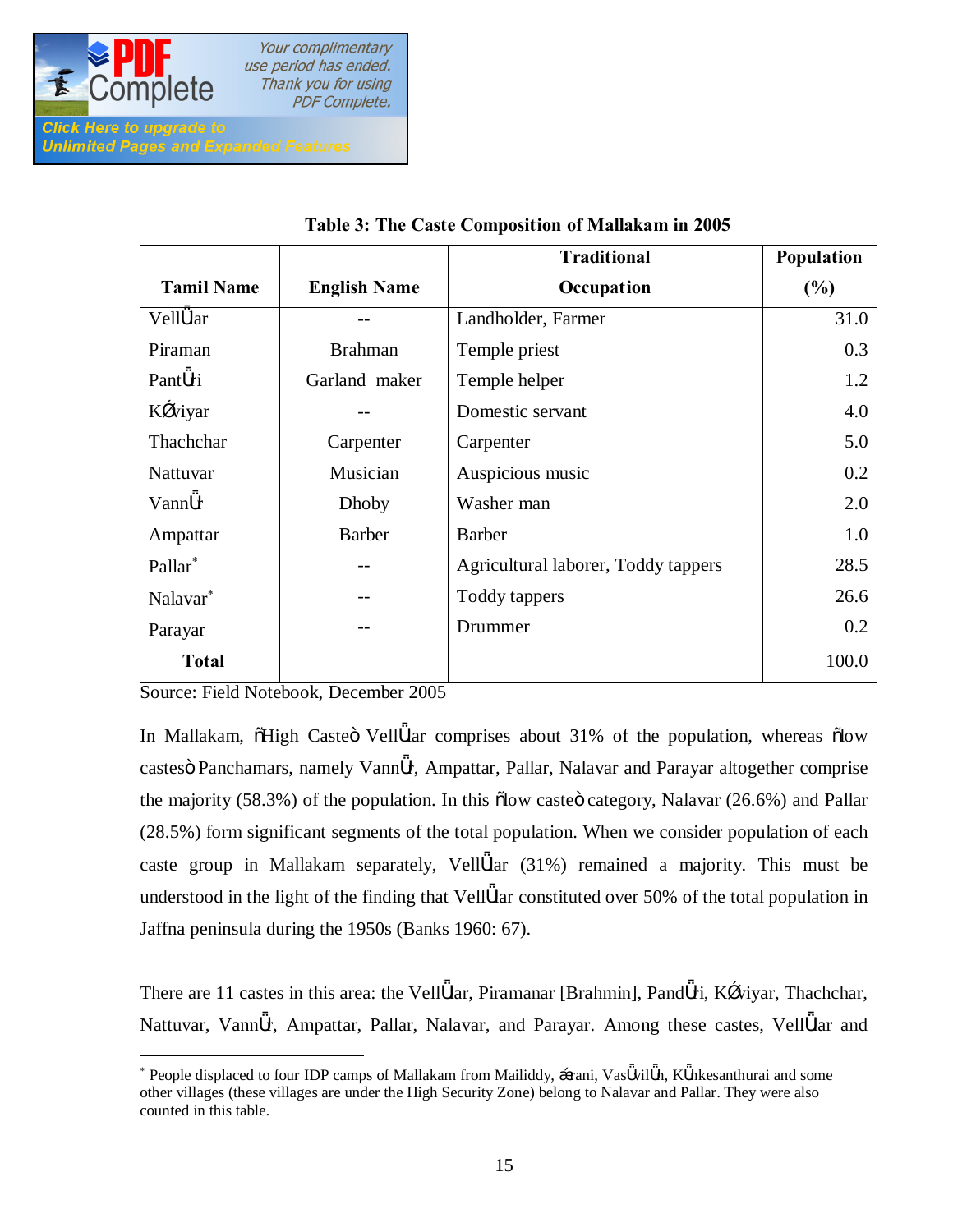**Click Here to upgrade to Unlimited Pages and Expanded Features** 

> Brahman are considered  $\ddot{\text{ohigh}}$  castes $\ddot{\text{o}}$ . K viyar, Pand ri, Thachchar and Nattuvar are considered  $\delta$ middle or intermediate castes $\ddot{o}$ . Vann r, Ampattar, Pallar, Nalavar, and Parayar are considered  $\delta$ low castes $\delta$ . As I already mentioned, these five  $\delta$ low castes $\delta$  are collectively referred to as  $\delta$ Panchamarö in Tamil.

> A considerable number of people who were displaced by war from Mailiddy, rani, Vas vil n, K nkesanthurai and some other villages towards the north of Jaffna peninsula currently under the High Security Zones were living in four Welfare Centres located in Mallakam. They are Coir Industry Centre, Neethav n Welfare Centre, Konappulam Welfare Centre, and rani Welfare Centre. The Coir Industry Centre is located in Mallakam south division. The Neethav n Welfare Centre is located in the Mallakam central division. The Konappulam and the rani Welfare Centres are located in the Mallakam north division. As shown in Table 4, the entire population of all four IDP camps was found to be from Nalavar and Pallar identified as two caste groups of the  $\delta$ Panchamarsö.

**Table 4: Distribution of IDP Population in Welfare Centres in Mallakam by Caste, as of 31-10-2007**

| <b>Name of Welfare Centre</b> | Caste              | <b>Number of Families</b> | <b>Population</b> |
|-------------------------------|--------------------|---------------------------|-------------------|
| Coir industry centre          | Nalavar and Pallar | 16                        | 71                |
| Neethav n welfare centre      | <b>Nalavar</b>     | 79                        | 274               |
| rani welfare centre           | Nalavar            | 30                        | 114               |
| Konappulam welfare centre     | Nalavar            | 122                       | 415               |
| Total                         |                    | 247                       | 874               |

Source: Field Notebook, December 2007

## **IDPs and Caste Identity**

One of the key issues examined in this study was overrepresentation of certain low-caste status  $\delta$ Panchamarö in the IDP population remaining in Welfare centers. If the war affected all inhabitants of Jaffna irrespective of their caste and class backgrounds, how is it possible that many of the long-term IDPs come from the traditionally underprivileged caste groups to the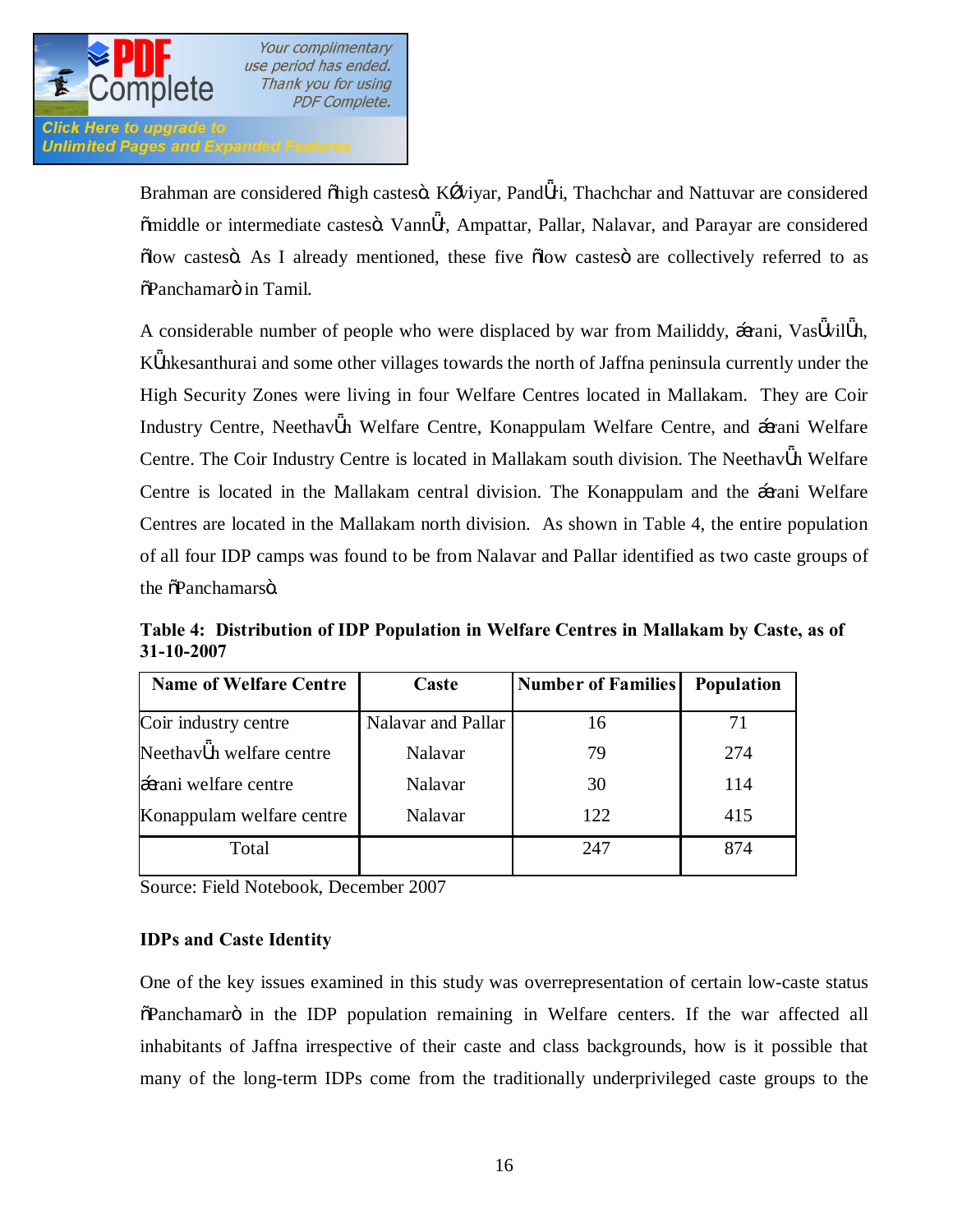

exclusion of people from the numerically (over 50% of whole population) dominant Vell lar caste (Banks 1960).

The investigations revealed that remaining IDPs in many welfare centers in Jaffna as of 2006 were from  $\tilde{\Omega}$ Panchamarö background. Members of these depressed caste groups particularly the Nalavar and Pallar were clearly present in large numbers in these IDP camps. All remaining IDPs in the four welfare centers in Mallakam belonged to the Nalavar and Pallar caste. In this investigation of the various welfare centres in Jaffna we came across only one welfare centre with a significant population of those from outside the  $\delta$ Panchamero social layer. This was Katkovalam Welfare Centre located in Vadamar chchi East where nearly all inhabitants came from the Karaiy r (fisher) caste. It is significant that the IDPs in the Katkovalam centre had been displaced by tsunami that affected the coastal communities with a majority of fishermen.

There are several reasons for the preponderance of  $\delta$ Panchamaro people in the remaining IDP camps. 1) Traditionally õlow casteö people did not own much land other than their ancestral landholdings of miniscule size. As a result, once displaced they become absolutely landless having nowhere else to go except Welfare Centres maintained by the state and NGOs for IDPs. The IDPs displaced from high security zones occupied by the Sri Lanka security forces are particularly vulnerable as they cannot return to their original villages due to restrictions imposed by the security forces. 2) These persons from  $\delta$  dow casted background do not have enough social networks outside their own communities restricting their capacity to move out of the Welfare Centres, where they are dependent on subsidies of state and NGOs. 3) Most of them do not have enough resources to purchase new land or build separate shelter on their own. 4) Even if they have enough savings, they may find it difficult to purchase land from those of other castes due to continuing practices of caste discrimination and unwillingness on the part of other castes to accept  $\tilde{\alpha}$ Panchamars $\tilde{\alpha}$  as their immediate neighbours. 5) For a variety of reasons such as security and mutual support mechanisms people themselves may prefer to live together in their own caste communities in or outside the IDP camps.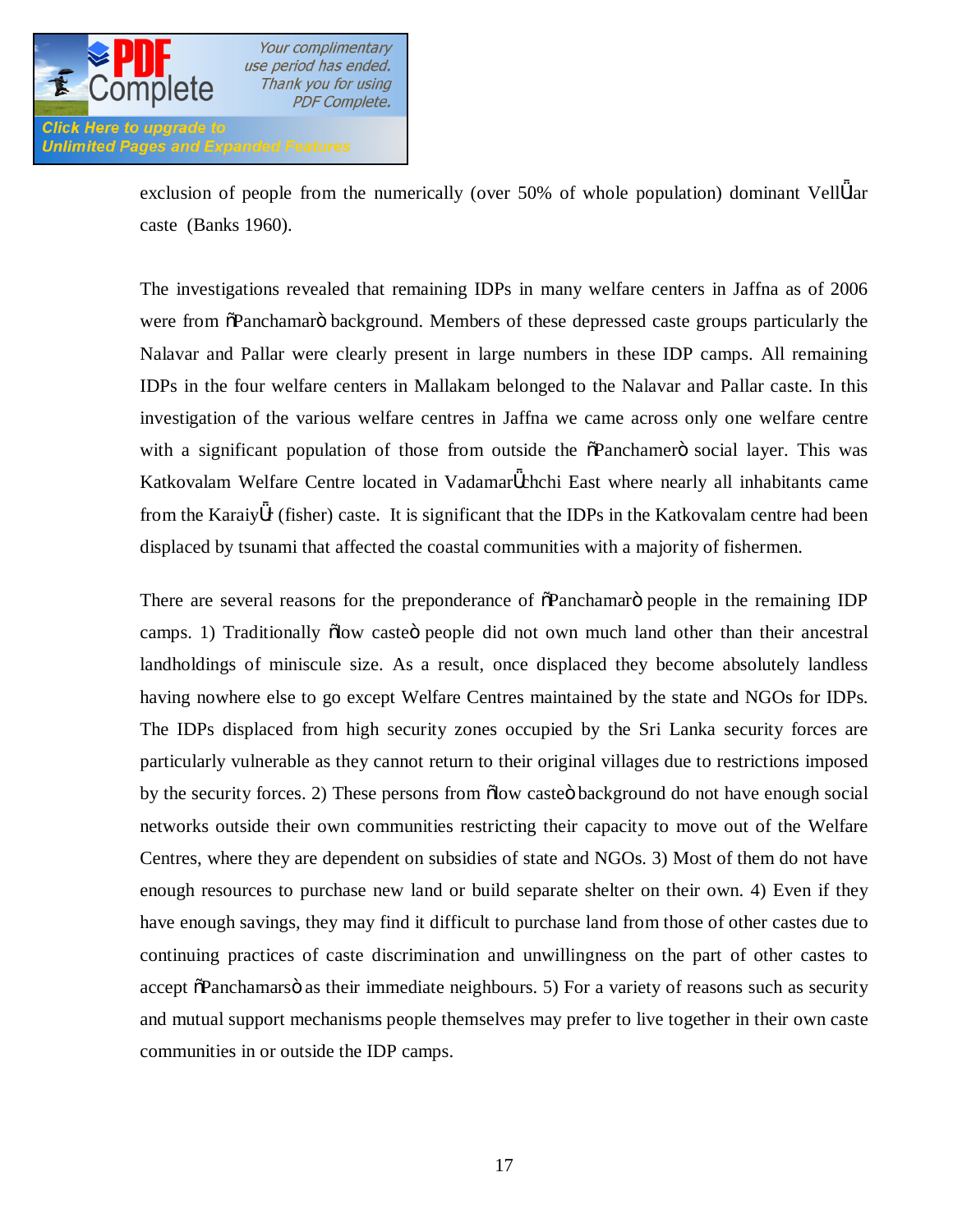**Click Here to upgrade to Unlimited Pages and Expanded Features** 

> It is important to point out that Vell lar and other high status people from the area too have been displaced by war from time to time, but often they were able to move to greener pastures in Colombo or overseas using their educational and professional qualifications and social capital. Where they remain in Jaffna District they are more likely to stay with their relatives and friends outside the camps or they mange to create own shelter outside the camps, rather than in the camps themselves with minimum facilities, limited privacy and low status bordering on stigma attached to them.

## **Caste-Based Exclusion of IDPs in Welfare Centres**

The IDPs are in any case socially looked down upon and the  $\delta$ low caste $\delta$  status of many IDPs simply adds to their marginal position vis-à-vis the surrounding communities. The pejorative word,  $\delta$ Muk m kkal / Muk m Sanagalö (camp people) is often used to identify IDPs. This label contains several pejorative implications (not necessarily literal meaning), including  $\delta$ low caste $\delta$ ,  $\delta$ pooro, and  $\delta$ bad behavedo and  $\delta$ aggressiveo.

Many of the inhabitants of IDP camps, who are disparagingly referred to as  $\delta M$ uk m Sanagalö are not only victims of war and/or natural disasters, but their situation has been further aggravated by their untouchable status combined with extreme poverty. Access to village Hindu temples controlled by  $\tilde{\text{v}}$  upper caste Hindus, access to drinking water from wells owned by  $\tilde{\text{v}}$  high caste is families, discriminations experienced by the  $\delta$ Panchamars in the land market are some examples of caste discrimination in contemporary Jaffna society.

## **Caste-Based Exclusion in Hindu Temples**

As already discussed, the temple entry struggles have a long history in social movements against caste in Jaffna society. The most famous temple entry struggle took place in M viddapuram temple, which is situated a few miles south of Kankesanthurai. In this temple entry struggle in 1968, the Communist Party and a large number of people from oppressed caste backgrounds participated. In the following period, the other leading regional and local level temples which were being managed by the Vell lars did not want their temples dragged into the politics of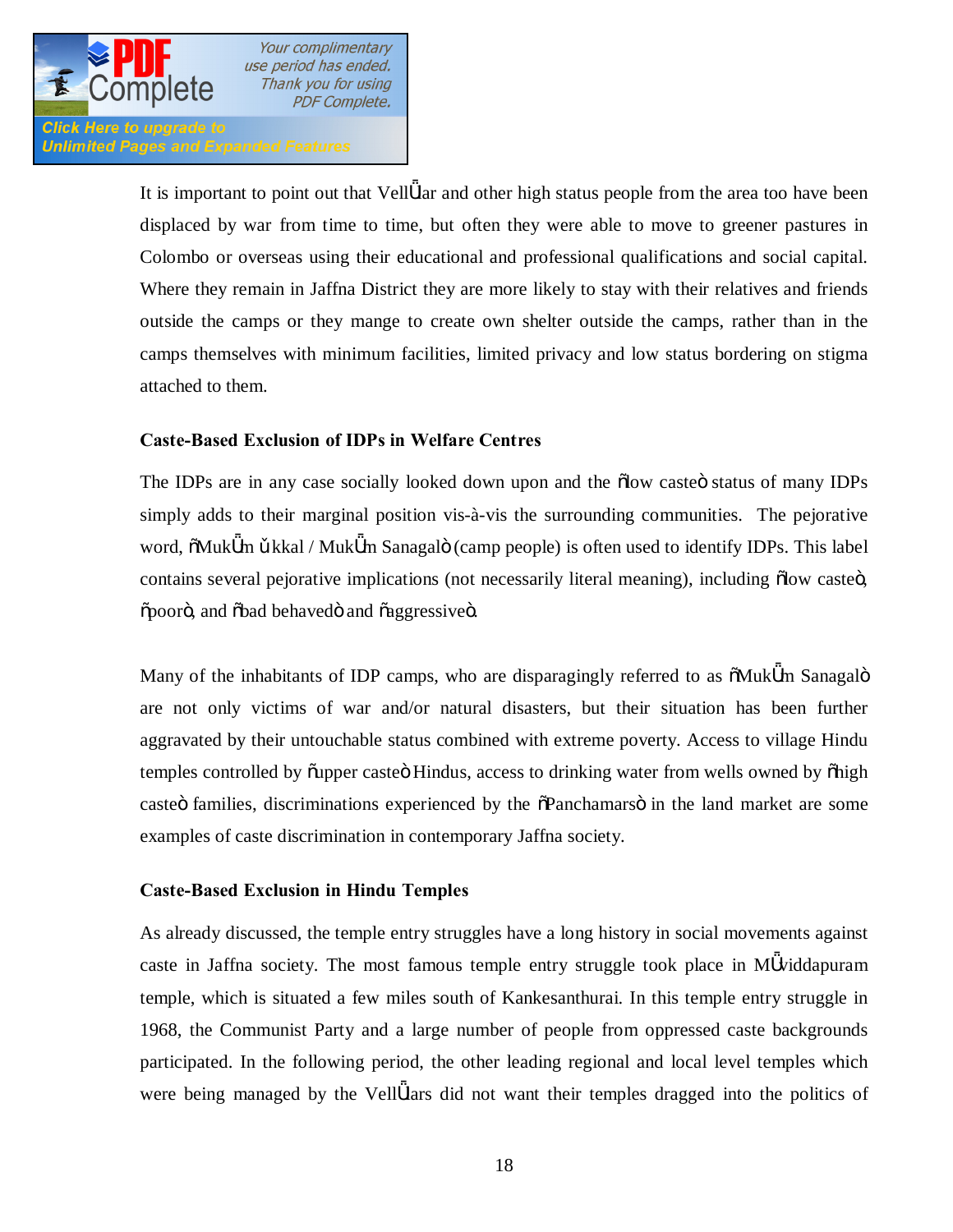

**Unlimited Pages and Expanded Features** 

Your complimentary use period has ended. Thank you for using PDF Complete.

temple entry. A nominal and an extremely formal entry was permitted in many instances. The temple entry movement had only a limited success. Sivathamby (2000) rightly pointed out that the temple entry movement only had a symbolic success.

It is important to note here that village temples were not affected by this temple entry campaign. Even today, the  $\delta$  ow caste people are not allowed to enter most village level temples, which are owned and managed by the õhigh castesö. Most õlow casteö people avoid entering these temples. Those who have money established their own gamic temples but this did not put an end to the temple issue.  $\delta$ Low caste $\ddot{\sigma}$  people still face difficulty in the recruitment of qualified priests from Brahmin caste and N thaswaram-Thavil players from Nattuvar caste. They are only able to secure the services of priests who are considered to be from an inferior layer of the Brahmin caste.

The IDPs in Mallakam had many difficulties concerning access to Hindu temples. They were not welcome in the local Hindu temples under the control of Vell lar landlords. On the other hand, they could not go back to their own temples in original villages now under the control of security forces. Often they limited themselves to domestic rituals as a means of addressing their religious needs. The prohibition of active access of onligh casted village temples is not only identified with the IDPs but it is a general prohibition to  $\delta$ Panchamaro imposed by  $\delta$ high caste $\delta$ observable in whole Jaffna Peninsula. Although  $\delta$ Panchamaro collectively organized several campaigns against the prohibition of participation in some important temples in Jaffna, there was no notable agitation of  $\delta$ Panchamaro against the prohibition of participating in the rituals of village level Hindu temples. Instead of participating in the rituals of village level õhigh casteö Hindu temples, the  $\delta$ low caste $\ddot{\sigma}$  Panchamar built their own temples or developed their existing temples. Bastin (1997: 426) points out this process as follow;  $\tilde{\text{c}}$  caste antagonisms in the religious domain led to depressed castes building their own temples, rather than to winning access to other temples . The remittance of Jaffna Tamil diaspora has motivated further the habit of building own temples and developing infrastructure facilities of existing temples, which are contemporarily practiced by both depressed as well as  $\delta$ high $\delta$  caste people in Jaffna.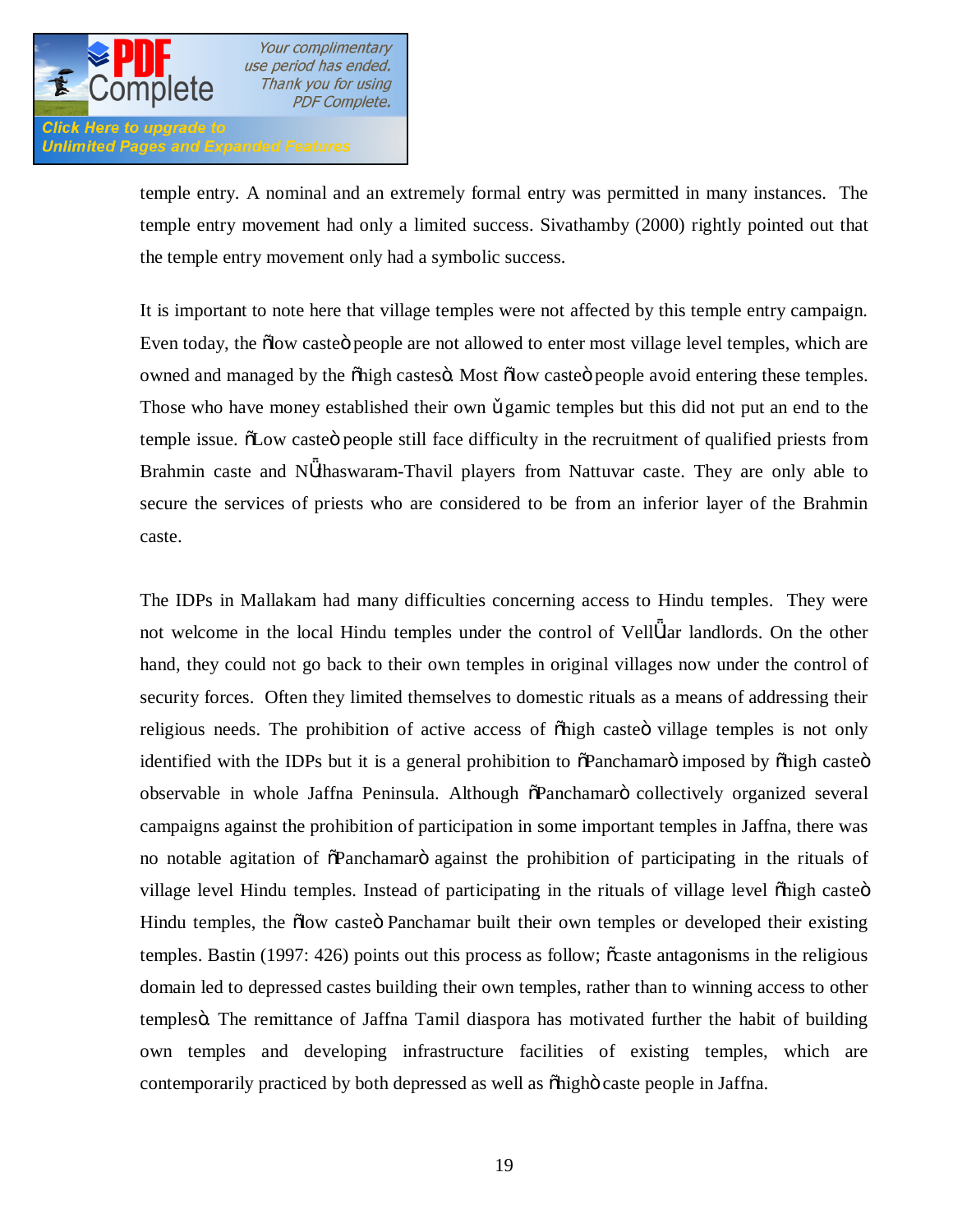

**Unlimited Pages and Expanded Features** 

Your complimentary use period has ended. Thank you for using **PDF Complete.** 

## **Caste-Based Exclusion in Access to Water**

Ground water is the major natural water resource in Jaffna peninsula. Literary each house in Jaffna has its own well. Their daily needs of water are largely obtained from these wells. According to the notion of pure and impure, the water is considered pure. As  $\delta$ low caste $\ddot{\sigma}$  people were traditionally considered untouchables except Vann r (David 1974: 47 and Banks 1960:65), they were strictly prohibited to draw water from  $\delta$  high caste $\ddot{o}$  wells. A  $\ddot{o}$  low caste $\ddot{o}$  person who was working for a  $\delta$ high caste $\ddot{o}$  household was given water and food in cups and plates, which were kept for the usage of particular  $\delta$ low caste $\delta$  persons. He was not given meals in a plate that was used by the onligh casted. Although this notion of impurity changed to some extant, this oppression is seen in Jaffna among most of the  $\delta$ high caste $\ddot{o}$  families. This is a paradoxical situation. Often the  $\delta$ low caste $\ddot{o}$  people dig the wells for high caste people. First they touch the water and work hard to make the water clean and pure. After finishing their job in digging a well, they are not allowed to draw water from the wells that are made by them.

The  $\delta$ low caste $\ddot{\sigma}$  inhabitants of Welfare Centres have special difficulties. Each Welfare Centre contains one or two small wells for the daily usage of a large number of families. For example, there is only one small common hand pump well for 79 families in -Neethav n Welfare Centree in Mallakam. This common well is not enough to fulfill the daily needs for water among the IDPs. Therefore, they need to get water from other houses, which are situated near the camp. The wells in surrounding communities are owned by high caste families. The IDPs face difficulties in drawing water from  $\delta$ high caste $\ddot{\text{o}}$  wells. They are not allowed by the high caste well owners to draw water directly from their wells. They should wait till the owner of the house provides water (head of Neethav n welfare centre, Pers. Comm., 22 December). Therefore, these olow casteo IDPs are at the mercy of  $\delta$ high caste $\delta$  households in the vicinity of these camps.

## **Caste-Based Exclusion in Land Market**

Land is one of the most valuable assets in densely populated Jaffna peninsula. The wealth and status of people are dependent on the amount of land they control. Traditionally, the Vell lar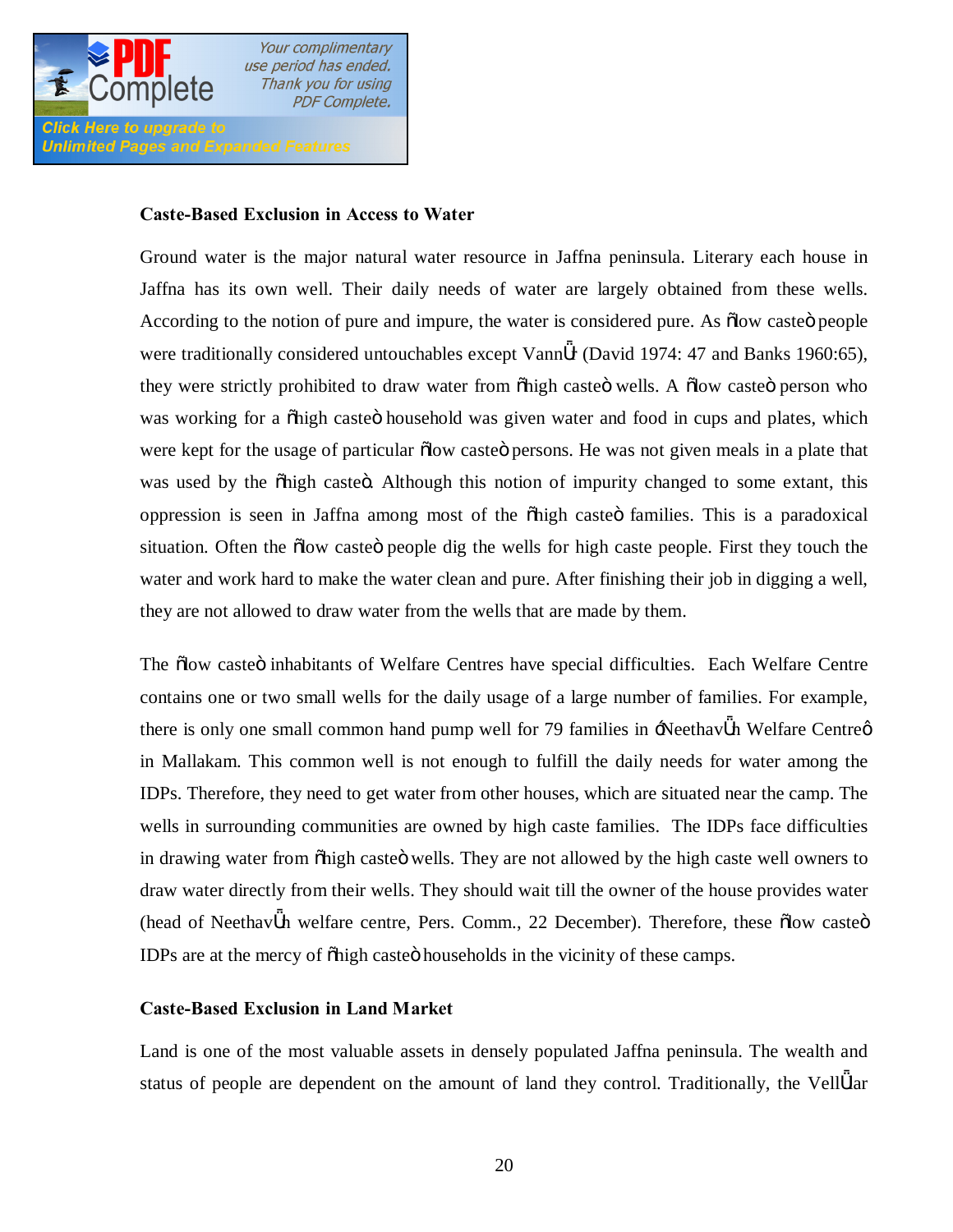

#### Click Here to upgrade to **Unlimited Pages and Expanded Features**

owned a large amount of land in Jaffna. The land that is located in or near a  $\delta$ high caste $\delta$  hamlet or owned by a  $\delta$ high caste $\ddot{o}$  is normally not sold to the  $\delta$ Panchamar $\ddot{o}$  in Jaffna. If a  $\delta$ high caste $\ddot{o}$ person wanted to sell his land, first he would inform his own relatives or fellow caste members and offer them a chance to purchase the land. Under these circumstances it is really difficult for  $\delta$ Panchamarö people to purchase land as much of the land is owned by those of  $\delta$ higher castes $\ddot{o}$ . Because of this reason land ownership pattern has not changed much in spite of war-induced population movements and a vast chunk of land not being accessible to civilians due to high security zones.

There is however some change brought about by the out-migration of many Jaffna people over the past three decades. Some members of  $\tilde{\sigma}$ Panchamaro castes, whose family members successfully migrated to western countries, receive remittances from their relatives abroad and with this money they are able to offer above market price of land prices to  $\delta$ high caste $\ddot{o}$ landowners, including the absentee owners, who have left their original villages, and are willing sell their land to these new rich in spite of their caste. The extra amount the  $\delta$ low caste $\delta$  buyers have to pay to acquire land from  $\delta$ high castes itself indicates a degree of discrimination they encounter in the land market. On the other hand, a vast majority of the  $\delta$ Panchamars $\ddot{\text{o}}$  living in IDP camps is poor and they simply cannot benefit from this land market closed to them for ever because of their poverty and underprivileged caste background.

## **A Case Study Illustrating Caste-Based Exclusion of "Low Caste" IDPs**

Seelan is a 42 years old IDP in Konappulam Welfare Centre in Mallakam. A member of Nalavar caste, at one time he was involved in toddy tapping in his original village in Mailiddy. He has experienced three Eelam wars. He first became displaced in 1987 during the Eelam war I involving IPKF and LTTE. In this first displacement, he moved to Karavamp nai, which is situated about eight kilometers from Myliddy village in Thellippalai. He stayed there for nearly three months. Then he returned to his original home. Again, he was displaced to Mallakam village in 1990 due to the war between Sri Lankan forces and the LTTE during the Eelam war II. With the Eelam war III (particularly during the Operation Rivirasa I), he was displaced to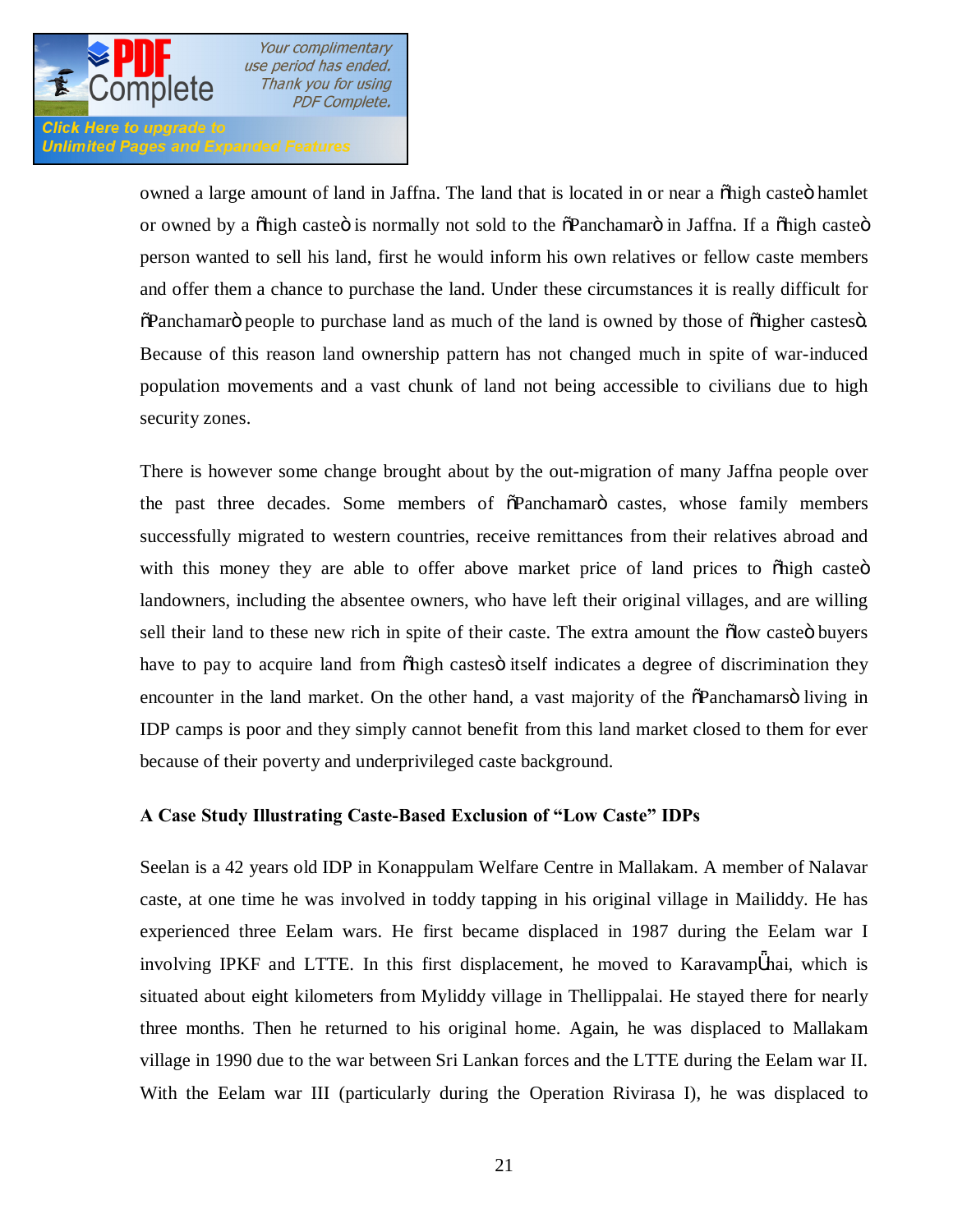

**Unlimited Pages and Expanded Features** 

Kodik mam, which is situated in Thenmar chchi. When Sri Lankan forces captured the entire Jaffna Peninsula in the wake of the Operation Rivirasa II, he went back to the Konappulam Welfare Centre in Mallakam. Thus, he has been displaced repeatedly during most of his life.

When interviewed about caste-related problems, he initially expressed hesitatation to talk about the issue. In the course of discussion, he started speaking openly and expressed his dissatisfaction over the caste problems and oppressions that he faced during different phases of displacement and narrated his life in the welfare centres.

He stated that he had only stayed with the Vell lars in the temporary welfare Centres such as temples and schools and that too was for a few days only. However, the land on which the camp is located is owned by a Vell lar. He further added that since most of the Vell lar are economically strong and have adequate social networks or contacts with other parts of Jaffna, they are able to settle down anywhere they like and they can build their own shelter in a suitable location.  $\tilde{o}$ As we do not have adequate contacts with other parts of Jaffna and have less assistance from other caste people, whether we like or not, we have to stay in a land or in a welfare centre with our own caste communityö.

He moved to Kalviyank du, which is located near the Jaffna city, before moving to Kodik mam in Thenmar chchi following the Operation Rivirasa I. He continued to stay in a land owned by a Vell lar person. During this displacement, his brother -Sritharang fell in love with the daughter of the landowner and got married on their own without the consent of the wife<sub>gs</sub> father (land owner). As a result of this inter-caste marriage, the land owner forced them to evacuate his land. For Seelan, it made his displaced life even more miserable. In the meantime, he moved to Kodik mam, where he did not face any caste-related difficulties except the difficulty of regional differences. But this difficulty was not as serious as the caste issue.

Now, he is temporarily resettled in the Mallakam Konappulam Welfare Centre, only to face caste-related problems arising out of water and temple entry. As only one hand pump well is available in the Konappulam Welfare Centre, they have to depend on a well owned by a 'high caste  $\phi$  family. He mentioned that it is a daunting task to draw water from the wells of  $\pm$ high caste  $\phi$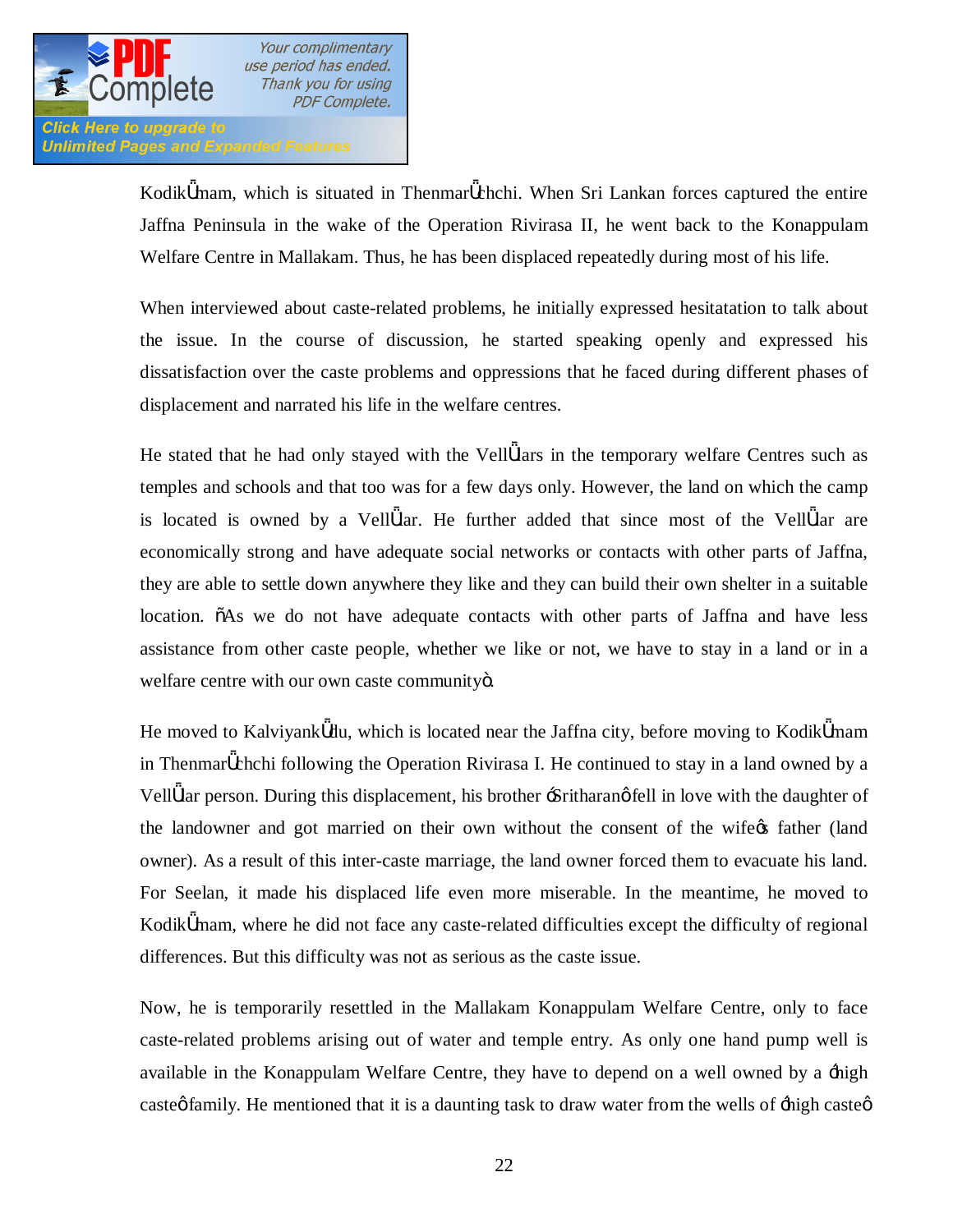

**Click Here to upgrade to Unlimited Pages and Expanded Features** 

> people. To get water from the well of a -high casteg person, they should wait till the owner of the well provides him with water because the so-called  $\pm$ high casteg people feel that if water is touched by them it gets polluted.

> He also said that in his day-to-day life, he often has quarrels with others. This is because they all live close to each other and facilities for them are limited. Many people, who live in vicinity of IDP camps, saw them as inherently aggressive, but he felt that the real reason for this situation is the difficulties they face in life as IDPs.

> There is a Hindu temple situated near Konappulam Welfare Centre called  $\tilde{o}$ Konappulam Vairavar Templeö, which is owned by a  $\pm$ high casteø person. He said that people from this Welfare Centre are not allowed to enter this temple and the gates of the temple are always locked except during ritual times. Although he requested the owner of the temple several times to perform a religious ritual on behalf of IDPs in this temple, this request was not granted giving one reason or another. He believes that the  $\pm$ high casteø temple owner refused to comply with his request because of the  $\exists$ ow castegbackground of those living in the Welfare Centre.

## **Conclusion**

In conclusion, most severe forms of untouchability and caste-based exclusion and discrimination in Sri Lankan context have been reported in Jaffna society. This was accompanied by convergence of economic domination, ritual superiority and political power in the hands of the Vell lar caste, which was also the numerically largest caste in Jaffna society.  $\delta$ Low caste $\ddot{o}$ resistance against the caste system, which gathered momentum since the 1920s, population displacement, outward migration and the general social breakdown brought about by the war and the ban imposed by the LTTE on caste-based exclusion and discrimination have led to considerable erosion of caste-based exclusive and discriminative social settings at various levels.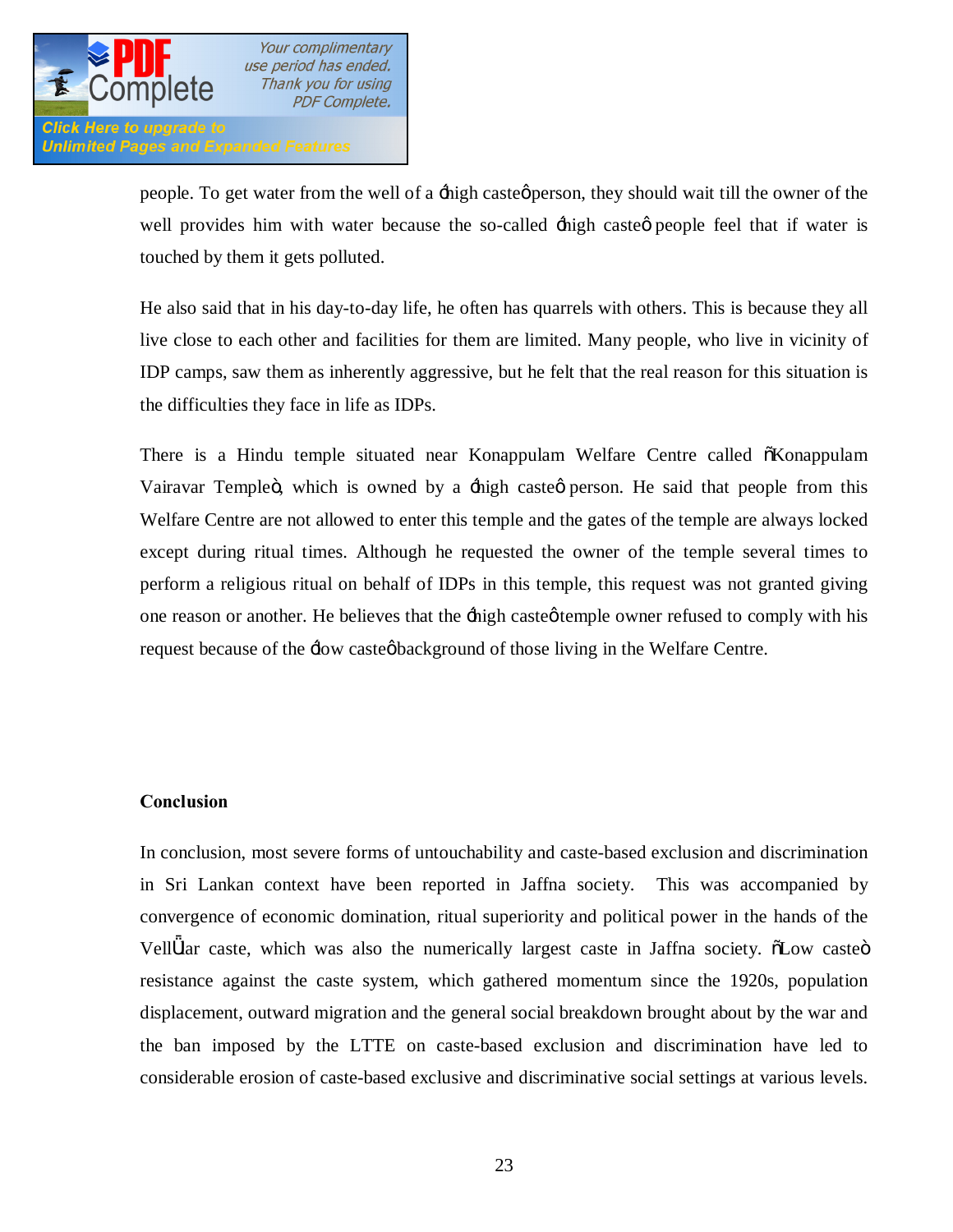

### **Click Here to upgrade to Unlimited Pages and Expanded Features**

However, the preponderance of Panchamar groups among the long-term IDPs remaining in camps and the kind of exclusion and discrimination they experience from the settled  $\delta$ high caste $\ddot{\circ}$ communities in the vicinity of these camps indicate a degree of continuity in caste-based exclusion irrespective of the ongoing changes noted above and the LTTE ban on exclusion and discrimination of caste. These patterns of exclusions and discriminations also indicate the greater vulnerability of the underprivileged caste groups during all kind of emergencies and disasters, including war (Gill 2007, Goonesekere 2001). Both government and NGO programmes for IDPs have been caste-blind and this too may be partly responsible for the total neglect of caste-based discrimination in the post-war and post-tsunami context. It is important to note that the social movement against caste discrimination which in some ways paved the way for the current developments in Jaffna society, has been co-opted and more or less silenced by the LTTE in its militant programme of Tamil nationalism where caste is seen as at best an unnecessary diversion and, at worst, a threat to political and social unification of the desired Tamil nation. This policy, however, has failed to prevent or even recognize that some forms of caste-based exclusion and discrimination have evolved in the relationship between IDPs and the surrounding communities.

It is, however, wrong to assume that organized resistance against caste discrimination in Jaffna society has disappeared completely. In recent years two fairly active caste organizations namely Sikai Alangarip lar Sangam (barber movement), Salavaith Tholil lar Vennira Aadaich Sangam (dhoby movement) have emerged respectively among Ampattar (barbers) and Vann r (dhoby) in Jaffna society. Perhaps with the tacit support and approval of the LTTE, they have banned customary practices such as house visits by barbers and dhobies to Vell lar houses within the caste idiom increasingly seen by these organizations to be demeaning and unacceptable. Further, these organizations have tried to professionalize these occupations stipulating a standard fee structure and making it necessary for all clients irrespective of their caste to visit the business establishments and secure these services in an impersonal and business like manner rather than in the customary hierarchical idiom. How far this has actually eliminated caste discrimination is yet to be ascertained but it shows that in Jaffna society struggle against caste has by no means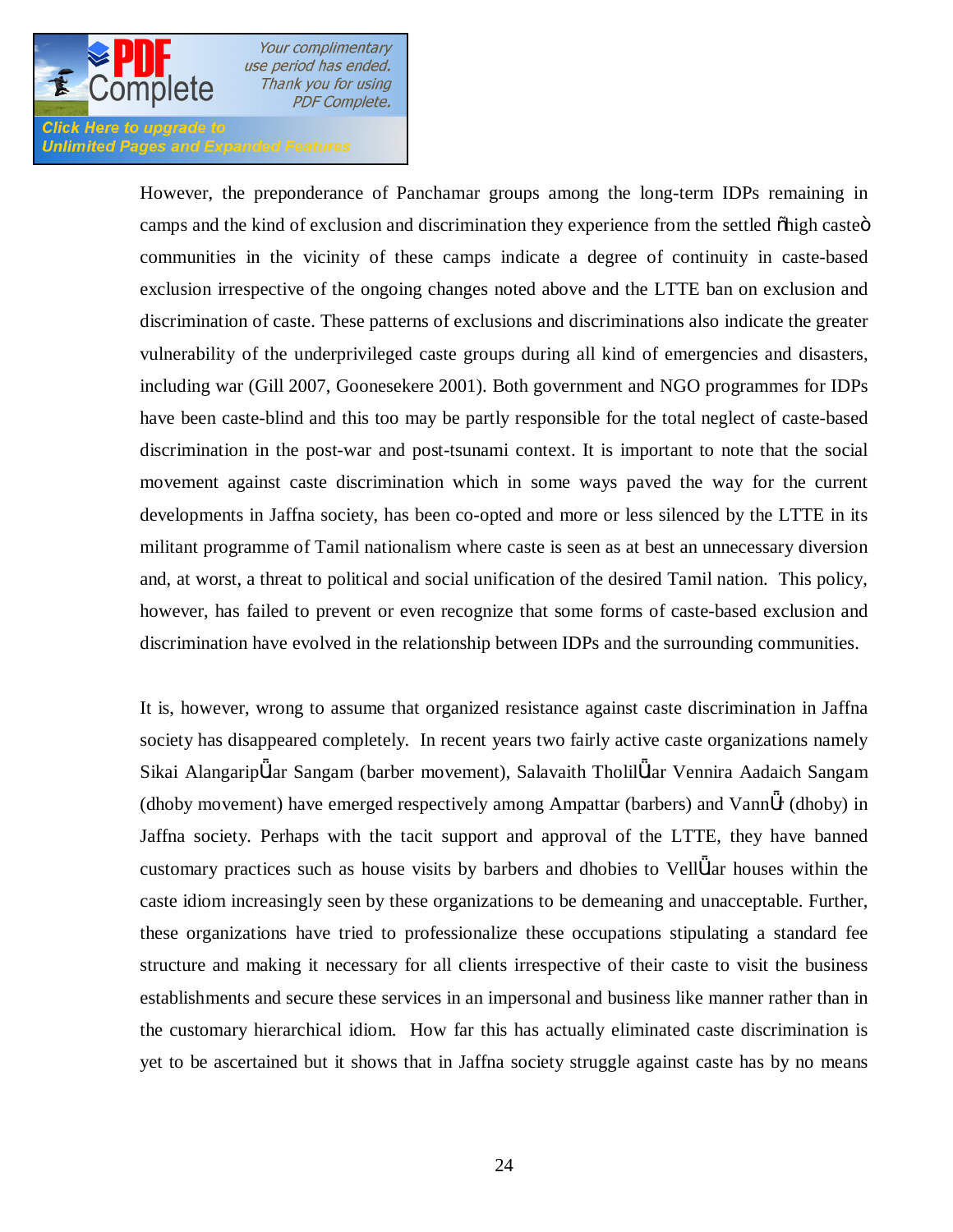

ended in spite of the war, an official ban on the caste system by the LTTE and a growing sense of an overarching Tamil consciousness.

It is important to point out that in contemporary Jaffna society continuing notions of untouchability often operate in combination with poverty and other inherited disadvantages to aggravate the adverse impact of war and other disasters on the affected people. While caste is only one aspect of a complex web of class, caste, ethnic, and gender related disadvantages and deprivations and one cannot single out caste as the only dynamic operating in these war and tsunami affected and displaced populations. Among other factors caste continues to be important in a variety of settings, including political groupings, who remains in IDP camps over a long period in spite of the poor living conditions and the exclusions and discriminations they experience, who has managed to escape the hardship of conflict and violence, who has access to social capital and who is without access to many support mechanisms and therefore more inclined to seek the help of one benefactor or another or yield to the pressure of one armed group or another. Even though caste is not explicitly recognized in many matters and there is a public denial of the importance of caste by most parties, the educated middle classes in particular, the actual social reality is much more complex and multilayered and demands an understanding that goes beyond the superficial level and official truths whether coming from the state and non-state actors who are eager to reduce every thing to meta-narratives such as terrorism, nationalism and liberation struggle.

#### **Bibliography**

Arumainayagam, K. 1979, -Kudi- Makkal óDomestic servantsø, *Tribune*, September 8, Vol. 24, No. 9, pp. 30-31.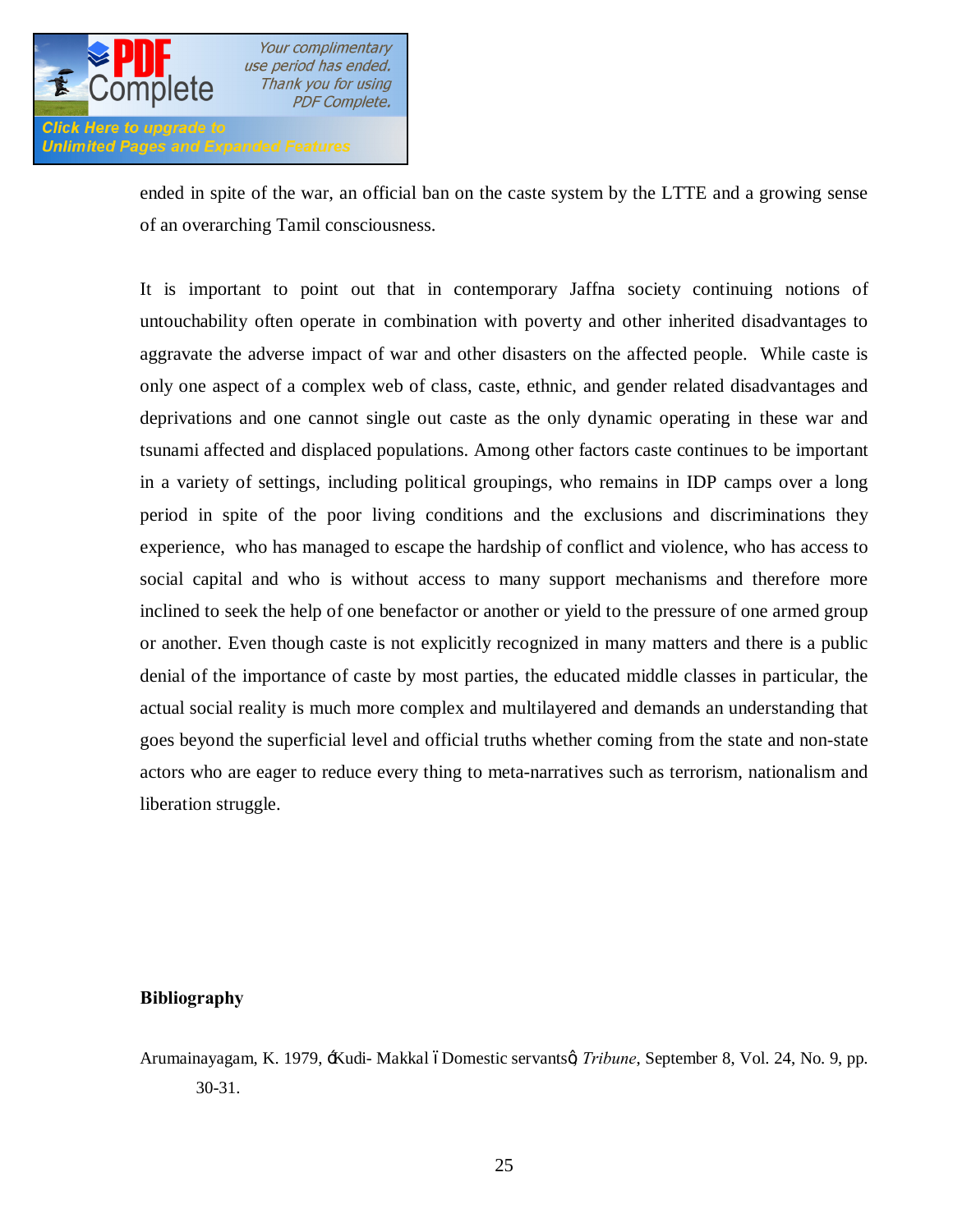

Click Here to upgrade to **Unlimited Pages and Expanded Features** 

- ------ 1979, *Kudi- Makkal óDomestic servantsø, Tribune*, September 15. Vol. 24. No. 10, pp. 27-28.
- ------ 1979, *Kudi- Makkal óDomestic servantsø, Tribune*, September 22, Vol. 24. No. 11, pp. 9-10.
- ------ 2000a, -Caste in Jaffna in the 19<sup>th</sup> century *Politics and life in our times*, in T. Duraisingam (ed.),

Vol. 2, Democratic socialist republic of Sri Lanka at Uni Art Pvt, Colombo, pp. 1699-1745.

- ------ 2000b,  $\pm$ Caste in Jaffna in the 20<sup>th</sup> century *Politics and life in our time*, in T. Duraisingam (ed.), Vol. 2, Democratic socialist republic of Sri Lanka at Uni Art Pvt, Colombo, pp. 1710-1745
- Banks, M. 1960, -Caste in Jaffnag *Aspects of caste in South India, Cevlon and North West Pakistan, in* E.R. Leach (ed.), Cambridge University Press, Cambridge, pp. 61-77.
- Bastin, R. 1997, -The authentic inner life: Complicity and resistance in the Tamil Hindu revivalg Sri *Lanka collective identities revisited*, in M. Roberts (ed.), Vol. 1, Marga Institute, Colombo, pp. 385-438.
- Casie Chetty, Simon. 1934, Castes, customs, manners and literature of the Tamils, Mahajan, Colombo.
- Daniel, E.V. & Thangaraj, Y. 1994, Forms, formations and transformation of the Tamil refugeed *Mistrusting refugees*, in E.V. Daniel & Chr. Knudser, J. (eds.), University of California Press, Los Angeles, pp.225-255.
- David, K. 1973a, 'Spatial organization and normative schemes in Jaffna, northern Sri Lanka, *Modern Ceylon Studies,* Vol. 4, No. 1 & 2, pp. 21- 52.
- ------1973b,  $\pm$ Until marriage do us part: A cultural account of Jaffna Tamil categories for kinsmeng *Man*, Vol. 8, No. 4, pp 521-535.
- -----1974a,  $\pm$ And never the twain shall meet? Meditating and structural approaches to caste ranking  $\alpha$ *Structural approaches to South Indian studies,* in H.M. Buck & G. Yocum (eds.), Wilson College Press, Chambersburg PA, pp, 43-80.
- ------1974b, 'Hierarchy and equivalence in Jaffna, north Ceylon normative code as mediators', *The New Wind: Changing identities in South Asia,* in K. David, (ed.), The Hague, Mouton, pp. 179-226.
- Dirks, Nicholas B. 2001, *Caste of mind: Colonialism and the making of modern India,* Princeton University Press, Princeton.
- Gill, T. 2007, *Making things worse: How 'caste blindness' in Indian post-tsunami disaster recovery has exacerbated vulnerability and exclusion,* Dalit Network, Netherlands.
- Goonesekere, R.K.W. September 2001, *Caste discrimination: A global concern*, (A report by Human Rights Watch for the United Nations World Conference against racism, racial discrimination, Xenophobia and related intolerance), Durban, South Africa.